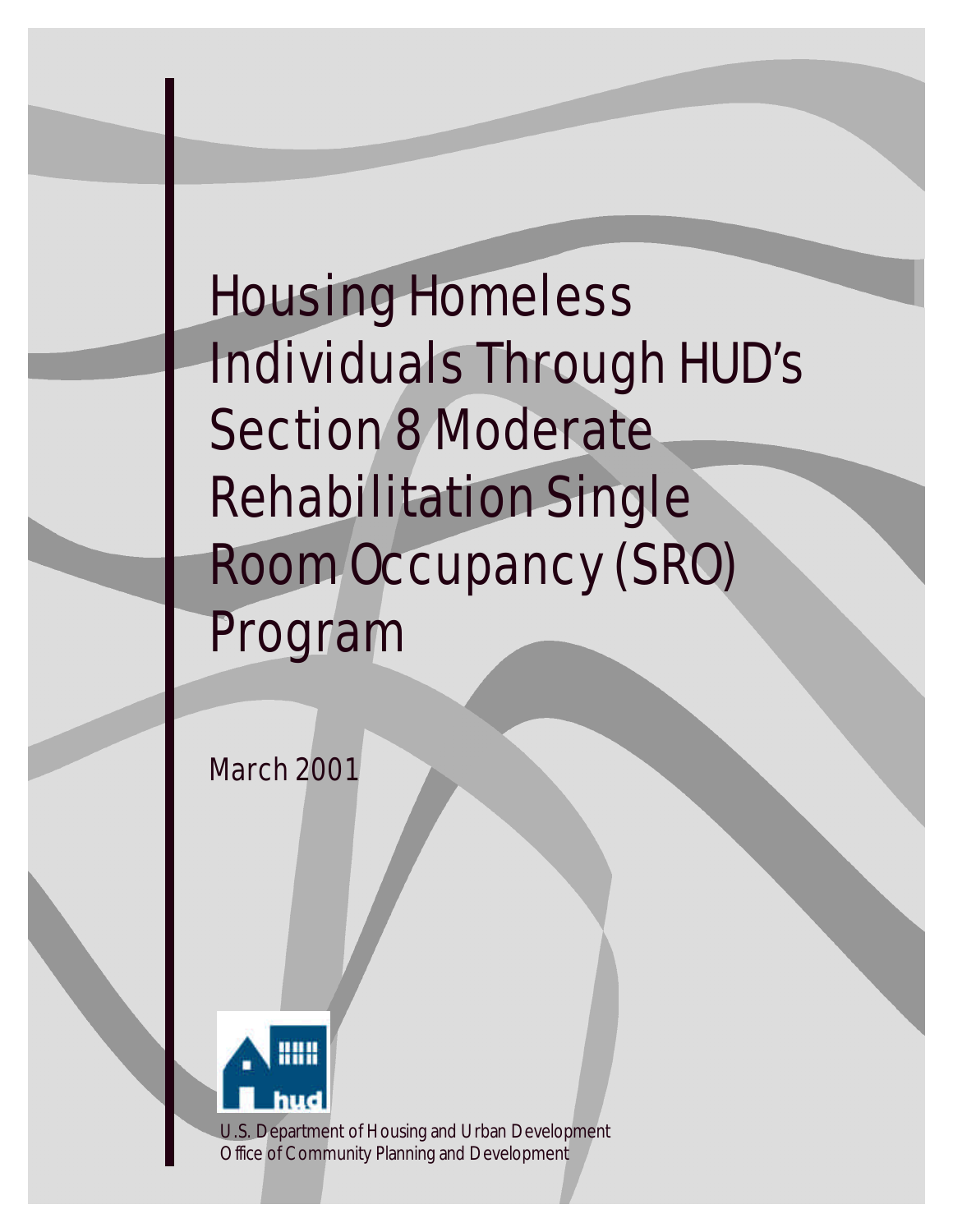The authors of this report are Caryn Nagler and Jennifer Turnham of Abt The authors of this report are Caryn Nagler and Jennifer Turnham of Abt Associates Inc. Gary Officer served as a Technical Consultant. Sam Galbreath Associates Inc. Gary Officer served as a Technical Consultant. Sam Galbreath of Sam Galbreath Associates also contributed to the report. of Sam Galbreath Associates also contributed to the report.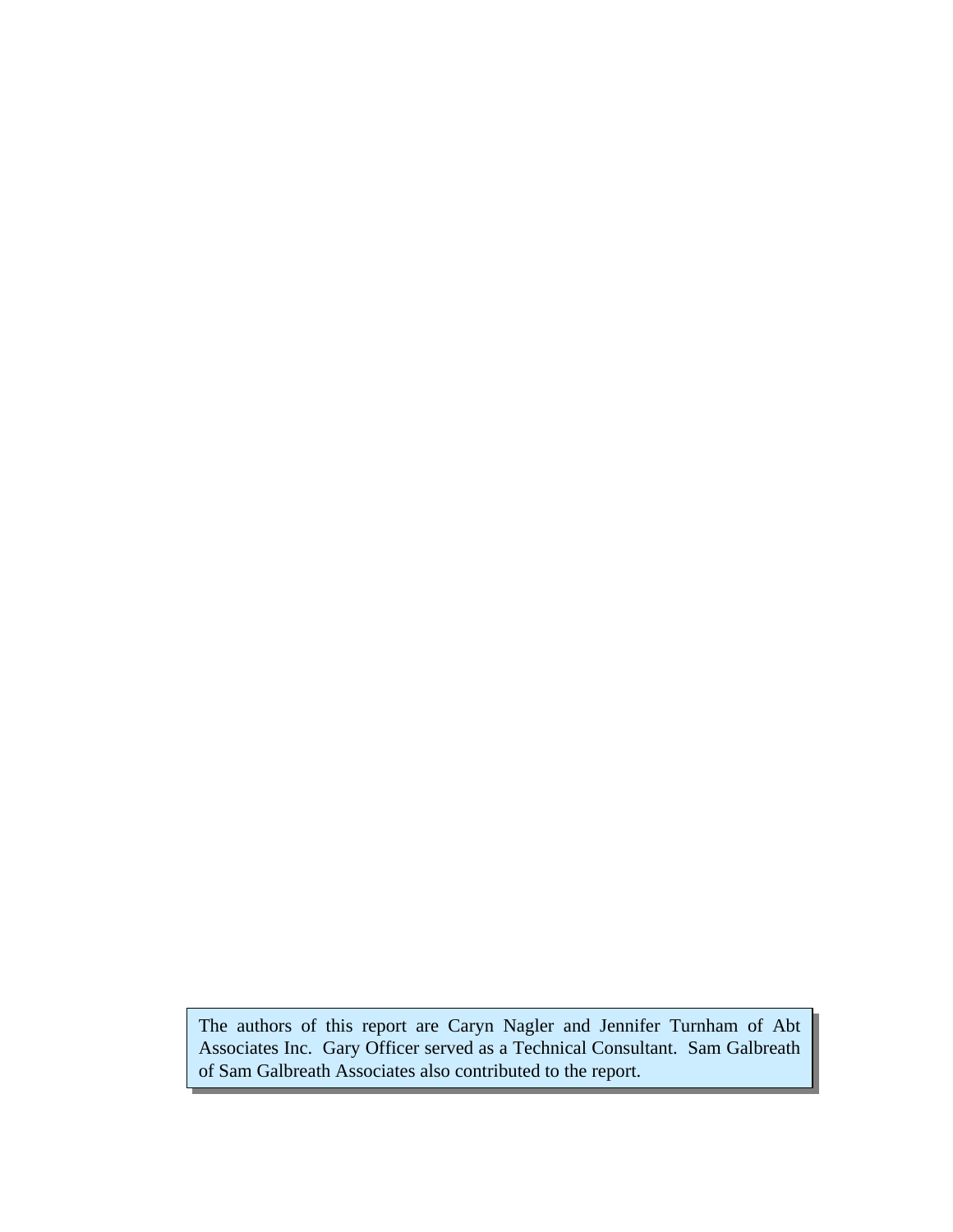# **Table of Contents**

|      | <b>CHAPTER 1:</b> |                                                                  |  |  |
|------|-------------------|------------------------------------------------------------------|--|--|
|      |                   |                                                                  |  |  |
|      |                   |                                                                  |  |  |
| 1.1  |                   |                                                                  |  |  |
| 1.2. |                   |                                                                  |  |  |
| 1.3  |                   |                                                                  |  |  |
| 1.4  |                   |                                                                  |  |  |
| 1.5  |                   |                                                                  |  |  |
|      | <b>CHAPTER 2:</b> |                                                                  |  |  |
|      |                   |                                                                  |  |  |
| 2.1  |                   |                                                                  |  |  |
| 2.2  |                   |                                                                  |  |  |
| 2.3  |                   |                                                                  |  |  |
| 2.4  |                   |                                                                  |  |  |
| 2.5  |                   |                                                                  |  |  |
|      | <b>CHAPTER 3:</b> |                                                                  |  |  |
|      |                   |                                                                  |  |  |
| 3.1. |                   |                                                                  |  |  |
| 3.2. |                   | COORDINATING PROJECT MANAGEMENT AND SUPPORTIVE SERVICES STAFF 21 |  |  |
| 3.3. |                   |                                                                  |  |  |
| 3.4. |                   |                                                                  |  |  |
| 3.5. |                   |                                                                  |  |  |
| 3.6. |                   |                                                                  |  |  |
|      |                   |                                                                  |  |  |
|      |                   |                                                                  |  |  |
|      |                   |                                                                  |  |  |
|      |                   |                                                                  |  |  |

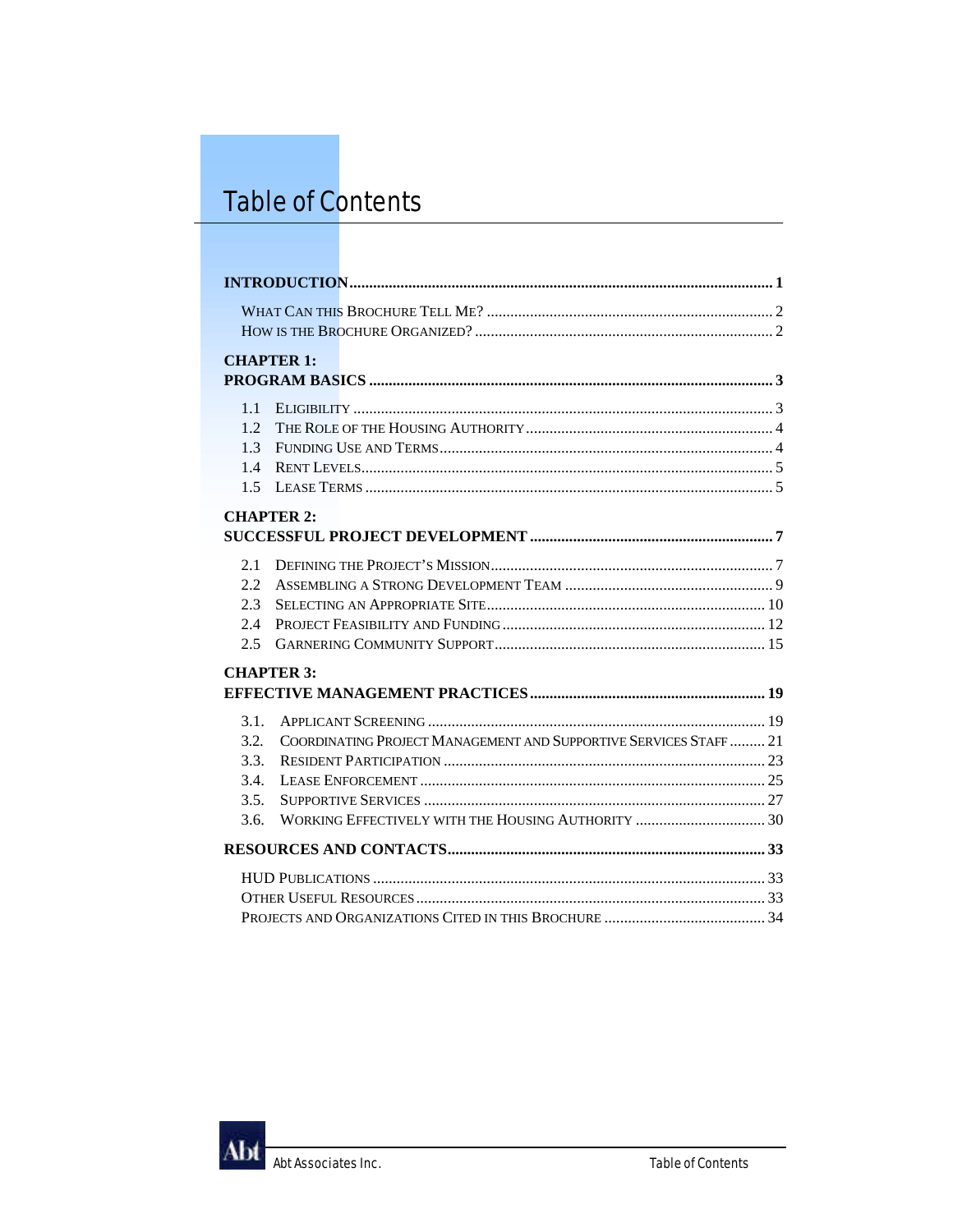# Introduction

The Section 8 Moderate Rehabilitation Single Room Occupancy Program for Homeless Individuals (commonly known as the Section 8 SRO program) is authorized by the McKinney-Vento Homeless Assistance Act and administered by the U.S. Department of Housing and Urban Development (HUD). The program was created in 1987 to provide rental assistance to homeless individuals in rehabilitated single room occupancy (SRO) housing.

Under this program, HUD enters into Annual Contributions Contracts with public housing authorities (PHAs) in connection with the moderate rehabilitation of residential properties that, when rehabilitation is complete, will contain multiple single room units. Participating PHAs make Section 8 rental assistance payments to participating owners on behalf of homeless individuals who rent the rehabilitated units. The rental assistance payments cover the difference between a portion of the tenant's income (normally 30 percent) and the unit's rent, which must be no more than the fair market rent established by HUD.

The Section 8 SRO Program provides rental assistance for a period of 10 years, with the possibility of renewal. The rental assistance payments compensate owners for the cost of some of the rehabilitation, as well as the other costs of owning and maintaining the property. The McKinney-Vento Act requires that homeless individuals receive first priority for occupancy of SRO units.

There is considerable variety in the types of properties that may be eligible for rental assistance through the Section 8 SRO Program. Examples include former hotels, YMCA buildings, schools, or even abandoned homes. Similarly, although the rental assistance flows through the PHA, different types of organizations may be eligible to rehabilitate buildings through the program, such as nonprofit housing organizations, community development corporations, or qualified community and faith-based organizations. Typically, the sponsors of Section 8 SRO projects fall into one of two groups: program-based supportive housing providers, who see social service delivery as their primary mission; and housing-based supportive housing providers, for whom the emphasis is on property management, supported by social services. Within this diversity of building and project types, the overall goal of the program is to bring more standard SRO units into the local housing supply to expand the housing options of homeless individuals.

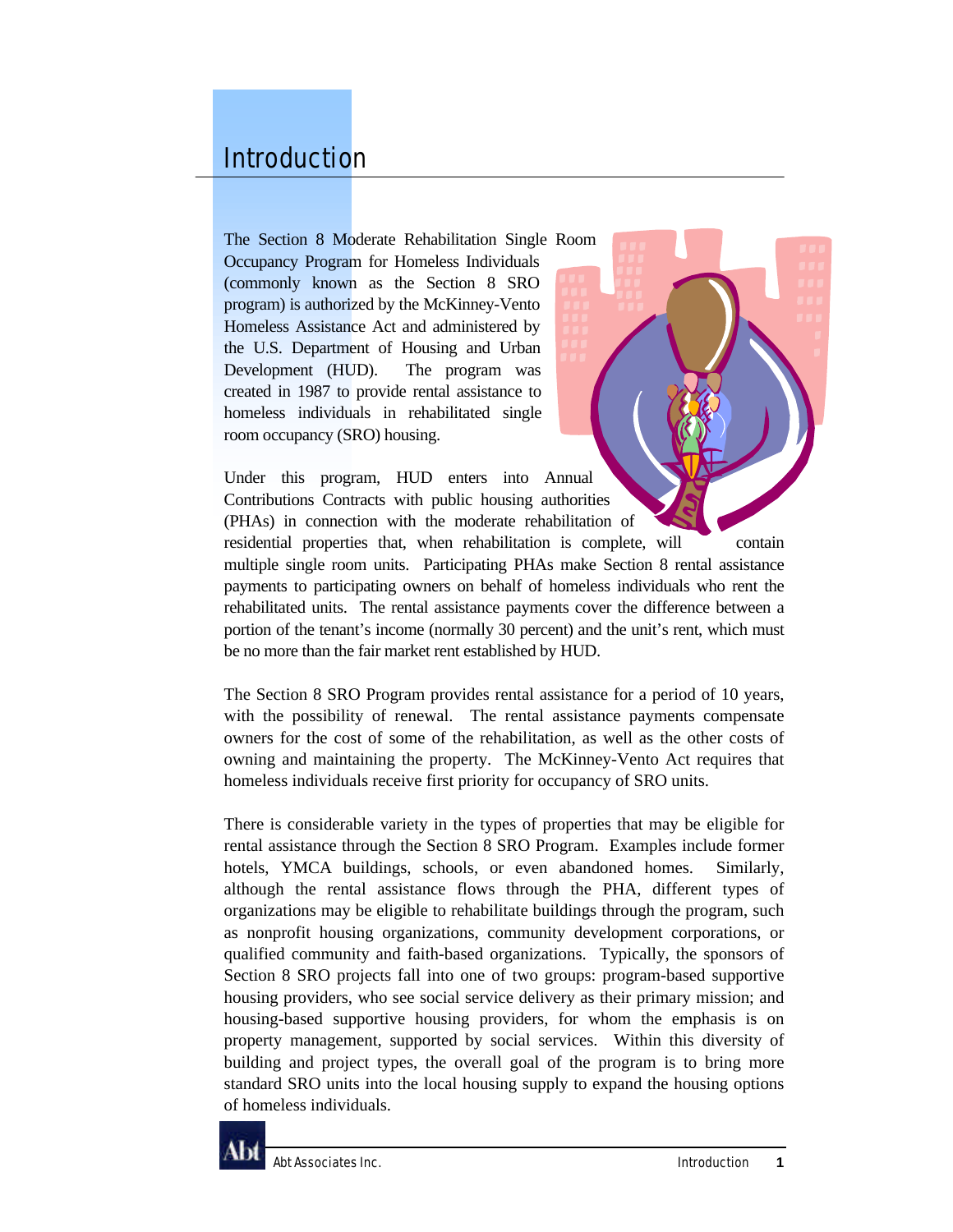# What Can this Brochure Tell Me?

The goal of this brochure is to share information on the basic elements of the Section 8 SRO program (and how it differs from other rental and homeless assistance programs), present the challenges involved in developing and operating Section 8 SRO projects, and offer strategies to address these challenges.

The brochure is designed to be useful for both current and prospective recipients of Section 8 SRO funding, and particularly for organizations that contemplate adding an SRO project to their local continuum of care.

# How is the Brochure Organized?

This brochure is organized into three main sections:

- Program Basics;
- Successful Project Development; and
- Effective Management Practices.

The first section highlights the key elements of the Section 8 SRO program that set it apart from HUD's other Section 8 programs and homeless assistance programs authorized by the McKinney-Vento Act. This section does not provide detailed information on all aspects of the program – for program regulations, you will need to refer to one of the HUD publications cited at the end of the brochure.

The second and third sections of the brochure explore the challenges involved in developing and managing a Section 8 SRO project and provide suggestions as to how to implement both aspects of the program effectively. Wherever possible, the brochure provides examples of strategies and tools used by existing Section 8 SRO projects across the country. These examples are designed to illustrate a range of models of how to administer essential aspects of the program and effectively deliver housing and services to a diverse population of formerly homeless individuals.

Most of the information in this brochure comes from interviews with developers and managers of Section 8 SRO projects, as well as experts in the supportive housing field. There is also a rich and accessible literature available on many aspects of supportive housing, of which the Section 8 SRO Program is a part. Some of the most useful sources are cited at the end of this brochure.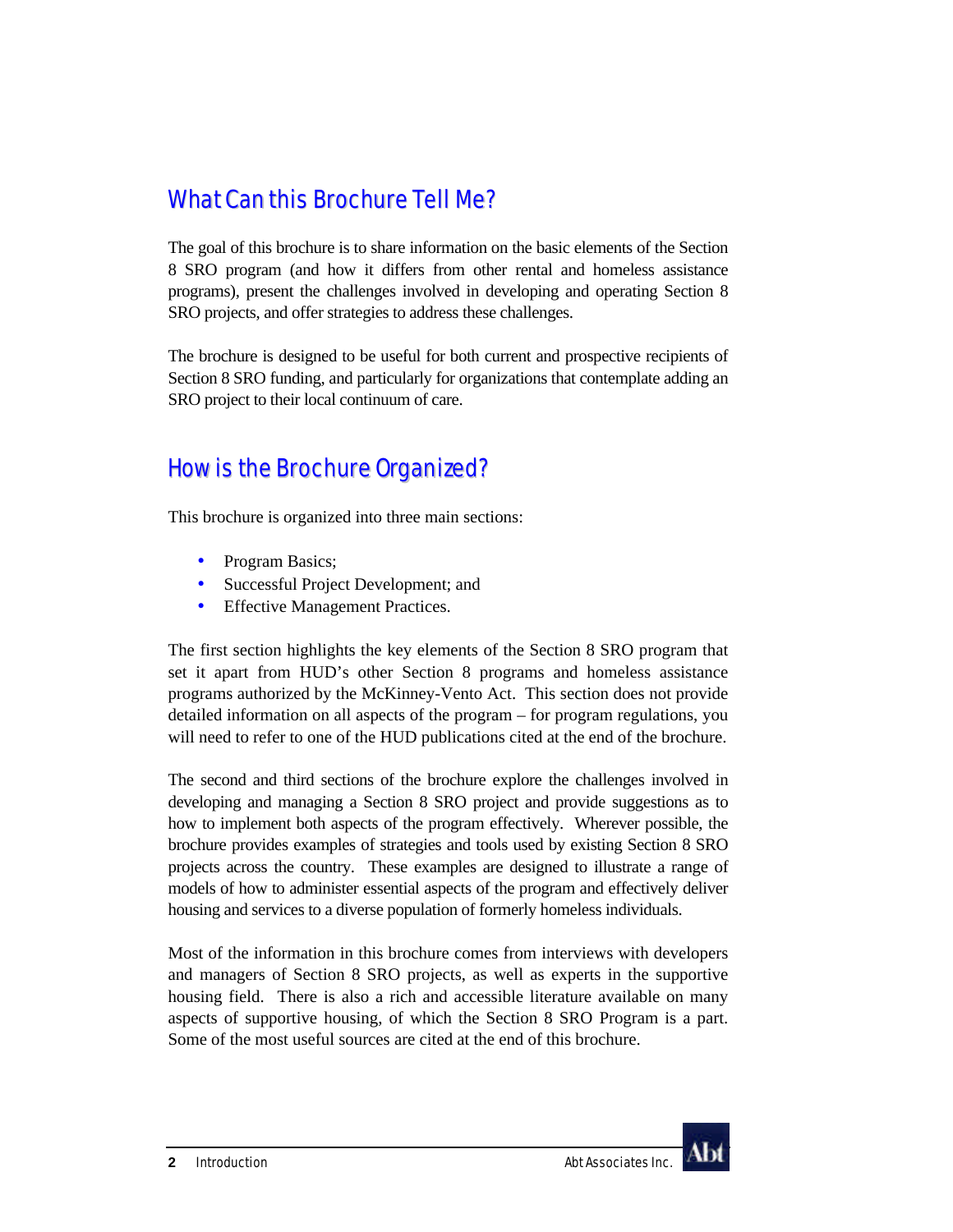# Chapter 1: Program Basics

The Section 8 Moderate Rehabilitation SRO Program is one of four McKinney-Vento homeless assistance programs operated under the Department of Housing and Urban Programs (SNAPs). units. SRO housing is residential property that includes Development's Office of Special Needs Assistance The other three are the Supportive Housing Program (SHP), the Shelter Plus Care Program (S+C), and the Emergency Shelter Grants Program (ESG). The Section 8 SRO Program provides rental assistance to homeless persons to lease rehabilitated single room occupancy

single room dwelling units that may contain food preparation and/or sanitary facilities. Alternatively, these facilities may be shared. Each SRO unit is intended to house only one eligible individual.

The Section 8 SRO Program differs from regular tenant- and project-based Section 8 in that the rental assistance is targeted solely to SRO units and gives priority to homeless individuals. HUD also administers a number of other programs that serve persons who are poorly housed or need supportive housing, but are not homeless. These programs include HOME, public housing, Community Development Block Grants, and Supportive Housing for Persons with Disabilities.

# 1.1 Eligibility

To be eligible for assistance under the Section 8 SRO Program, a unit must require a minimum of \$3,000 worth of rehabilitation to meet HUD's Physical Condition Standards (PCS). This per unit minimum includes the cost of materials and labor to complete the required rehabilitation. The rehabilitation estimate may also include a prorated share of the work intended for common areas.

Housing developers may target a variety of buildings for SRO rehabilitation – including old hotels, schools, or single-family homes – as long as they meet the definition of SRO housing when the rehabilitation is complete. Efficiency units are also eligible, but there are specific rent guidelines that must be followed. Housing that is receiving federal funding for rental assistance or operating costs

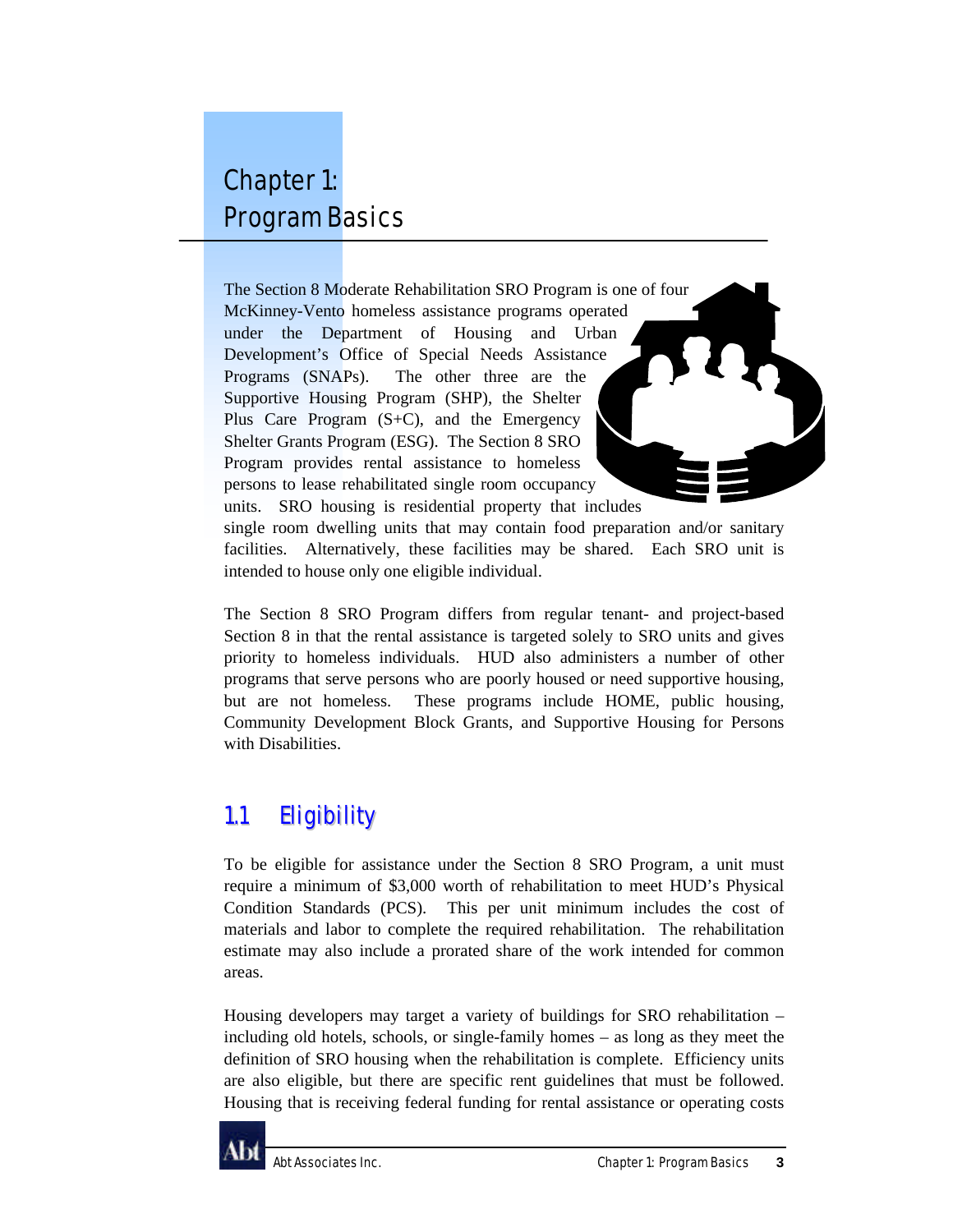under other HUD programs is not eligible for Section 8 SRO funding. Regardless of the structure, at least one-quarter of the units proposed for assistance must be vacant at the time of the application so that a significant proportion of the units are immediately available for homeless individuals.

Public housing authorities and private non-profit organizations are eligible applicants for Section 8 SRO funding. However, private non-profit organizations must contract with a public housing authority for the administration of the SRO rental assistance.

# 1.2 The Role of the Housing Authority

Under the Section 8 SRO Program, HUD enters into Annual Contributions Contracts with public housing authorities (PHAs), whereby HUD agrees to provide annual support to cover housing assistance payments made by the PHA to participating owners. The term of the contract is 11 years, including one year to complete the rehabilitation of the project. At the end of the rehabilitation period, PHAs enter into ten-year Housing Assistance Payment (HAP) contracts with property owners to provide payments on behalf of eligible individuals leasing SRO units.

Public housing authorities are also responsible for verifying tenant eligibility and for conducting pre-occupancy inspections and annual inspections on all units to ensure compliance with HUD's Physical Condition Standards (PCS). Physical Condition Standards set acceptable conditions for interior living space, building exterior, heating and plumbing systems, and general health and safety. The minimum SRO unit size is determined by local building codes and by program regulations.

# 1.3 Funding Use and Terms

Through the rental assistance payments, property owners are compensated for the costs of owning and maintaining the property, as well as for a portion of the cost of the rehabilitation work. Eligible expenses include rehabilitation items required to upgrade units to decent, safe, and sanitary condition to comply with PCS. Section 8 SRO funds *may not* be used to reimburse new construction costs. Other ineligible expenses include luxury items such as swimming pools, contingency fees, and costs associated with the ongoing operation of a project (e.g., hiring a security guard). Furthermore, the Section 8 SRO Program does not provide funding to support the social services that are frequently offered with this type of housing. Rather, other federal programs, public or private health or social

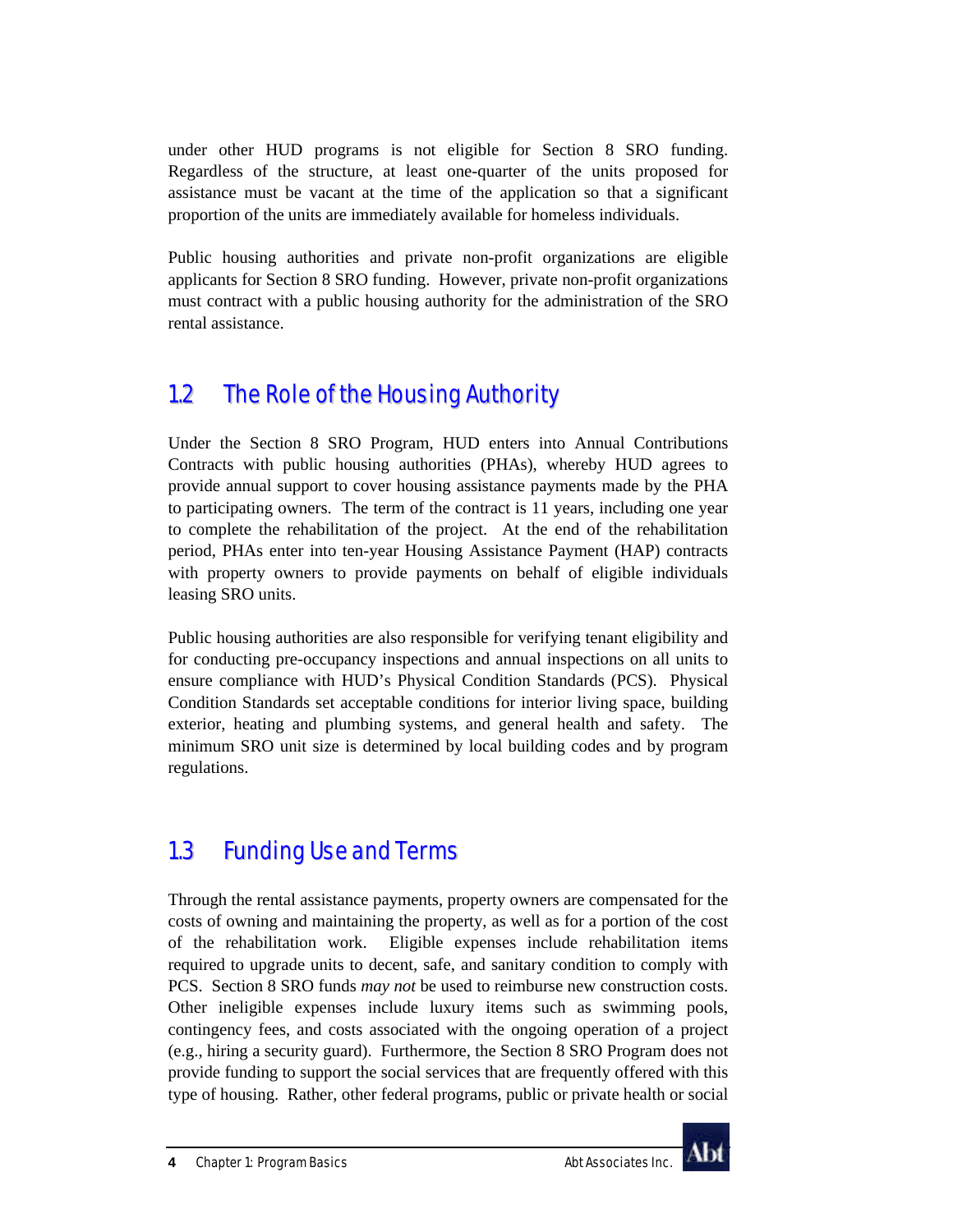service agencies, or other project sponsor funding may fund supportive services. Rental assistance is applied to an SRO building for 10 years, with the possibility of renewal.

# 1.4 RentLevels

Under the Housing Assistance Payments (HAP) contract, an owner is entitled to a specific rent for assisted units, called the contract rent. The actual contract rent is equal to the base rent plus the monthly debt service for eligible rehabilitation costs. The monthly base rent covers costs such as acquisition debt service, owner-paid utilities, insurance, taxes, routine maintenance, and a reserve for replacement, and must be reasonable in relation to the rents charged for comparable unassisted units. In the Section 8 SRO program, this base rent must be equal to or below 75 percent of HUD's Fair Market Rent (FMR) for 0 bedroom units, minus an allowance for tenant-paid utilities. The contract rent (base rent plus monthly debt service) cannot exceed 120 percent of the SRO FMR minus the allowance for tenant-paid utilities.

In general, Section 8 SRO tenants are required to contribute 30 percent of their adjusted income to rent. The difference between this tenant contribution and the unit's actual contract rent is provided as a subsidy through the HAP contract. The PHA may require a minimum rent of up to \$50 per month; however, this minimum rent may also be waived at the PHA's discretion.

# 1.5 Lease Terms

Tenants who occupy rehabilitated units supported by the Section 8 SRO Program are subject to the same lease requirements as other Section 8 program participants. The initial lease between a tenant and participating owner must be for at least one year, and may not be extended or renewed beyond the remaining term of the HAP contract. According to program regulations, property owners may terminate or refuse to renew an individual's lease for: serious and repeated violation of the terms and conditions of the lease; violation of applicable Federal, state or local law; or other good cause. However, because the Section 8 SRO program serves a homeless population, owners are urged to be as lenient as possible and terminate only for the most serious violations. Furthermore, termination of assistance to a participant requires a formal process that recognizes the rights of the individual to due process of law. All evictions must be carried out through the judicial process recognized under state and local law.

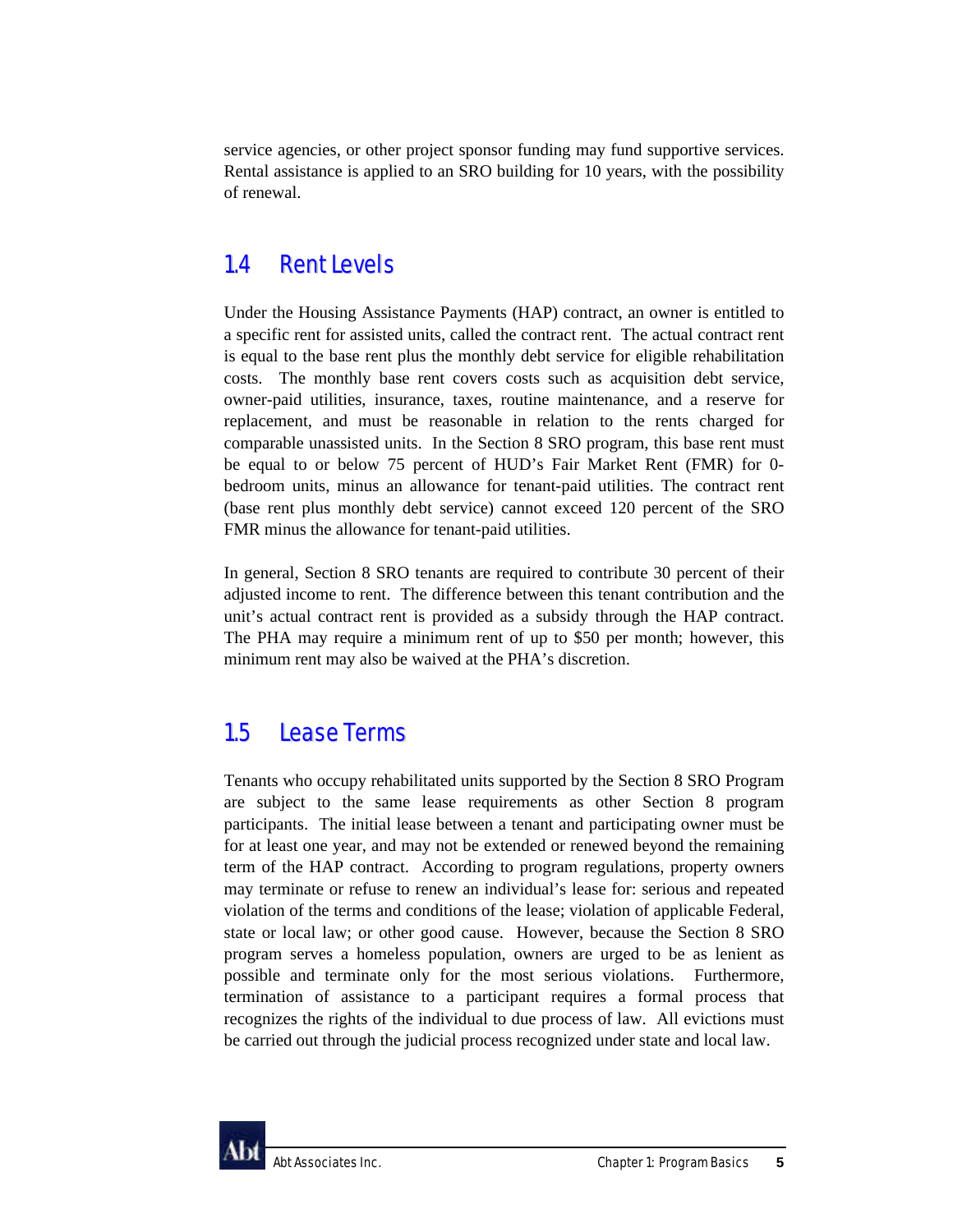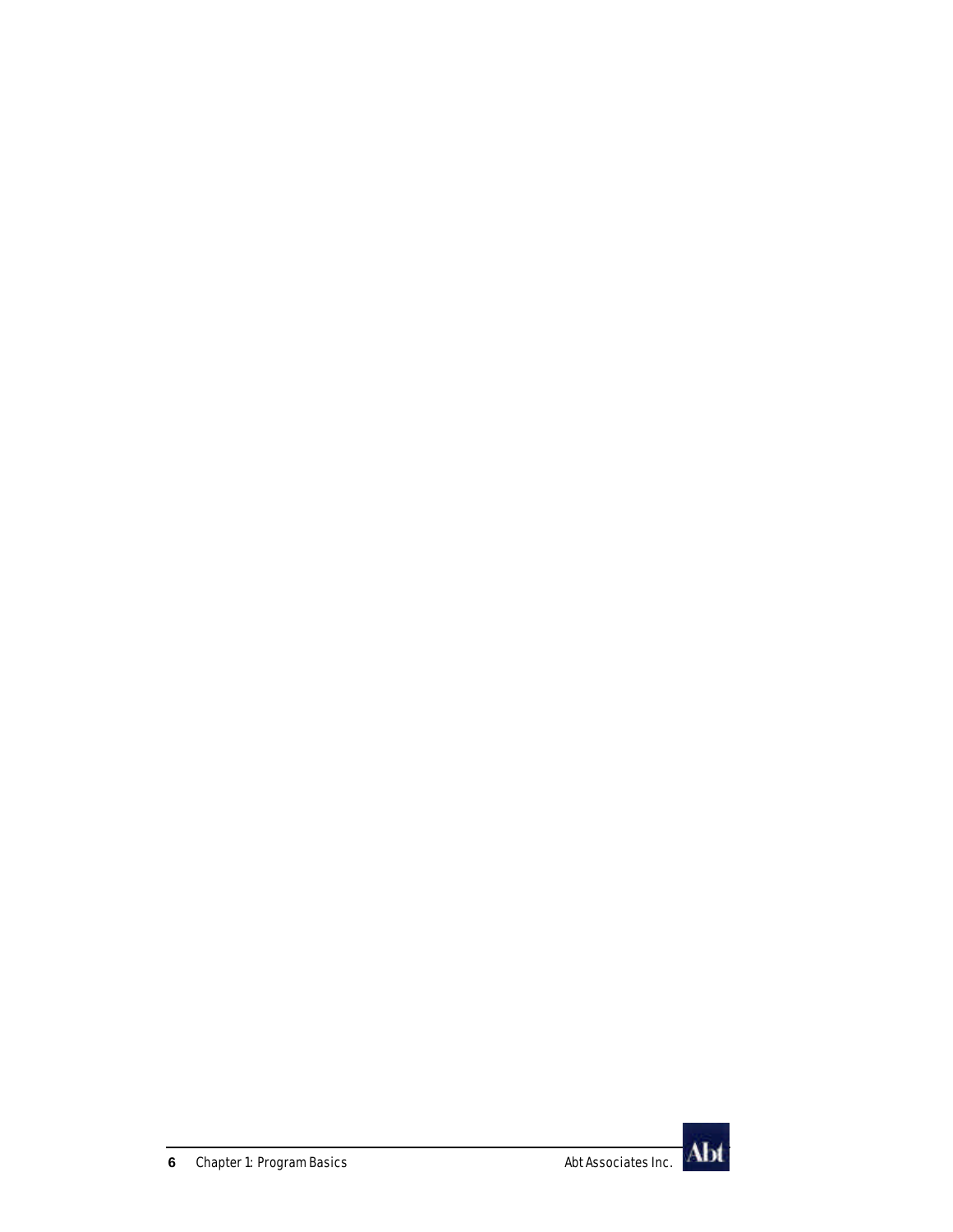# Chapter 2: Successful Project Development

This section discusses some of the most important aspects of the first phase of a Section 8 SRO project – its planning and development. While many providers of Section 8 SRO housing contend that they face the biggest challenges in management and operations rather than development, all agree that sound project planning and development are indispensable to future project success. This section is not intended to



provide a detailed guide to financing and developing a Section 8 SRO project, but rather to highlight what current SRO operators have identified as critical steps in the development process. These steps are: defining the project's mission; assembling a strong development team; identifying and selecting an appropriate site; determining project feasibility and funding; and garnering community support.

# 2.1 Defining the Project's Mission

Before beginning to explore possible sites or development options, prospective sponsors of Section 8 SRO housing must define a mission for the project that is consistent with the population they wish to target, the kind of building—both location and amenities—they wish to rehabilitate, and the level of supportive services they wish to offer to residents. Currently, the organizations that develop and operate Section 8 SRO projects exhibit a wide variety of missions, each with a different implication for the kind of housing and services that they provide. The following three examples demonstrate this diversity:



Maryland Center for Veterans Education and Training (MCVET) operates an 80-unit SRO in Baltimore City for male and female veterans. MCVET's mission is to enable homeless veterans to rejoin their

communities as productive citizens, and it believes that a military model of housing and service delivery offers the best chance to its clients of achieving that goal. As a result, the residents of MCVET's SRO must agree to adhere to a strict set of house rules that emphasize sobriety, self-discipline, and a commitment to employment or job training. In addition, residents are encouraged to view the

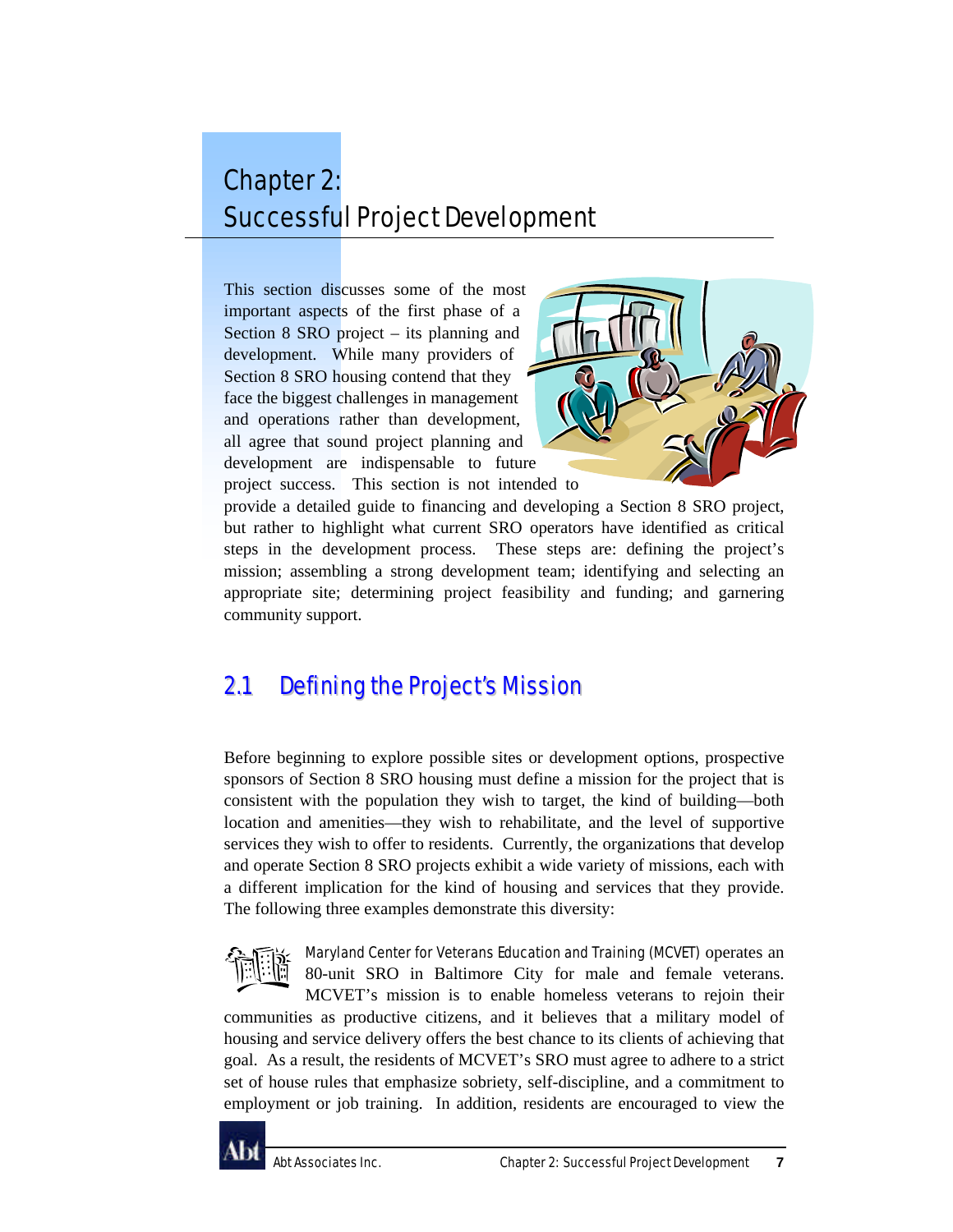SRO as a stepping stone to further self-sufficiency and more conventional forms of housing.

Century Place Development Corporation is an affordable housing developer that is a subsidiary to Heartland Alliance, a large social service agency. Century Place owns and operates two Section 8 SRO projects in Chicago. The organization develops housing with the goal of ending the social and economic isolation of homeless individuals, and therefore looks for sites in gentrifying neighborhoods and in commercial areas with ready access to shops, transportation, and services. Century Place also has a firm policy of maintaining mixed populations in each of its developments. This means that its SROs are open to both men and women and, unlike many other projects, do not target a particular population of homeless persons, such as veterans, substance abusers, or persons with mental illness.

Located in downtown Seattle, the Union Hotel provides 52 units of Section 8 SRO housing for mentally ill, chemically dependent men and women. Because this project's mission centers on encouraging housing stability among a hard-to-serve population, the project's developers knew that they would have to provide intensive supportive services. As a result, early on in the project they secured additional funding to hire a clinical support coordinator and entered into a partnership with a local catering service to provide residents with free meals. They also made it a priority to provide generouslysized units with private bathrooms and kitchens to encourage residents to stay as long as possible. Housing longevity is the project's primary measure of success.

These examples provide a sense of how a project's mission can shape many different aspects of development and operations. Some of the key questions to ask in developing the SRO project's mission are presented in the box below. Answering these questions early in the development process will help inform basic decisions on project location, physical design, funding, and financial feasibility, as well as the approach to staffing and property management.

How Your Mission Shapes the Project

- What is your target population?
- What physical features and supportive services are needed to meet the needs of this population?
- ¤ Do you anticipate that your residents will stay in the SRO more or less permanently, or that they will move on to other forms of housing?

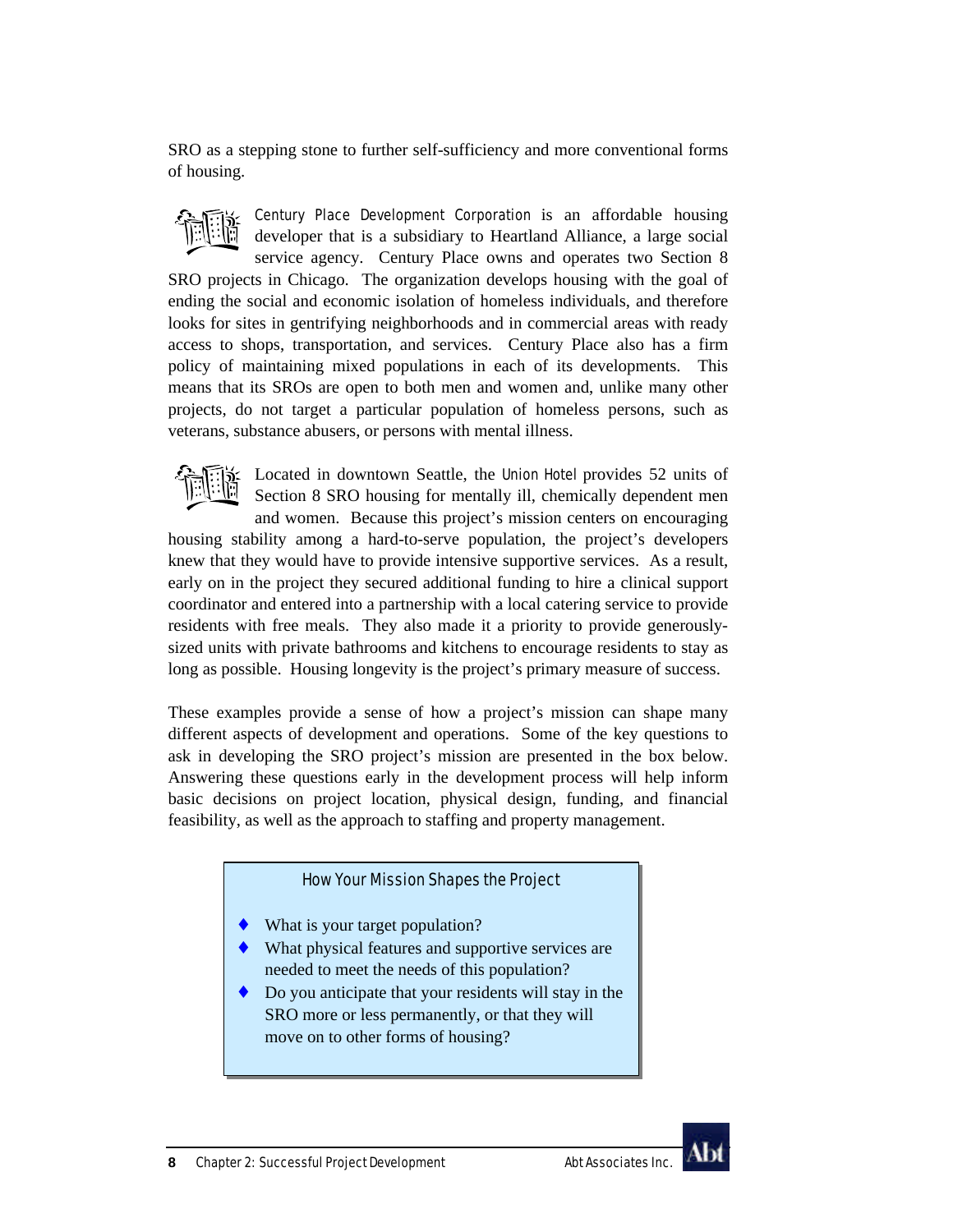# 2.2 Assembling a Strong Development Team

A key factor in the success of many Section 8 SRO projects is the ability of the sponsor organization to assemble a strong team of professionals to carry out the project. The development team generally consists of project sponsor staff, an

- 
- 
- 

Keys to Assembling a Strong<br>Development Team and a representative from consultant and a representative from the housing authority. When selecting Select architects, consultants, and an architect for a Section 8 SRO contractors with experience with project, it is advisable to choose one rehabilitation projects and projects well-versed in rehabilitation, and not serving "special needs" populations. just new construction. Many Make sure that all team members organizations choose to team with a understand the project's mission, development consultant because of the target population, and service complexities involved in financing and component. executing a Section 8 SRO project. It Try to include key project staff and is important to select a development partners in the design and planning consultant with experience in stages to leverage expertise and developing subsidized housing for minimize miscommunication. <sup>"</sup> special needs" populations, not just low-income housing in general.

In addition to finding a good development consultant, finding a good contractor is critical as well. Ideally, a project should select a contractor who has experience with government-funded supportive housing. In many cases, the architect is able to recommend suitable contractors in the area. Otherwise, a local housing consortium, state or city housing department, or organization such as the Corporation for Supportive Housing may be able to provide referrals and guidance. Once the site has been selected, it may also be prudent to have an independent consultant review the contractor's timeline to ensure feasibility and compliance with financing provisions.

The project sponsor needs to ensure that all members of the development team understand the project's mission, its target population, the kinds of physical adaptations that need to be made to the building, and the level of funding required for supportive services. If the sponsor organization will not be providing those services, it needs to build partnerships and sign contracts or memoranda of understanding with local service agencies early on. These partners can then be included on the development team, and may be helpful in leveraging additional funds.

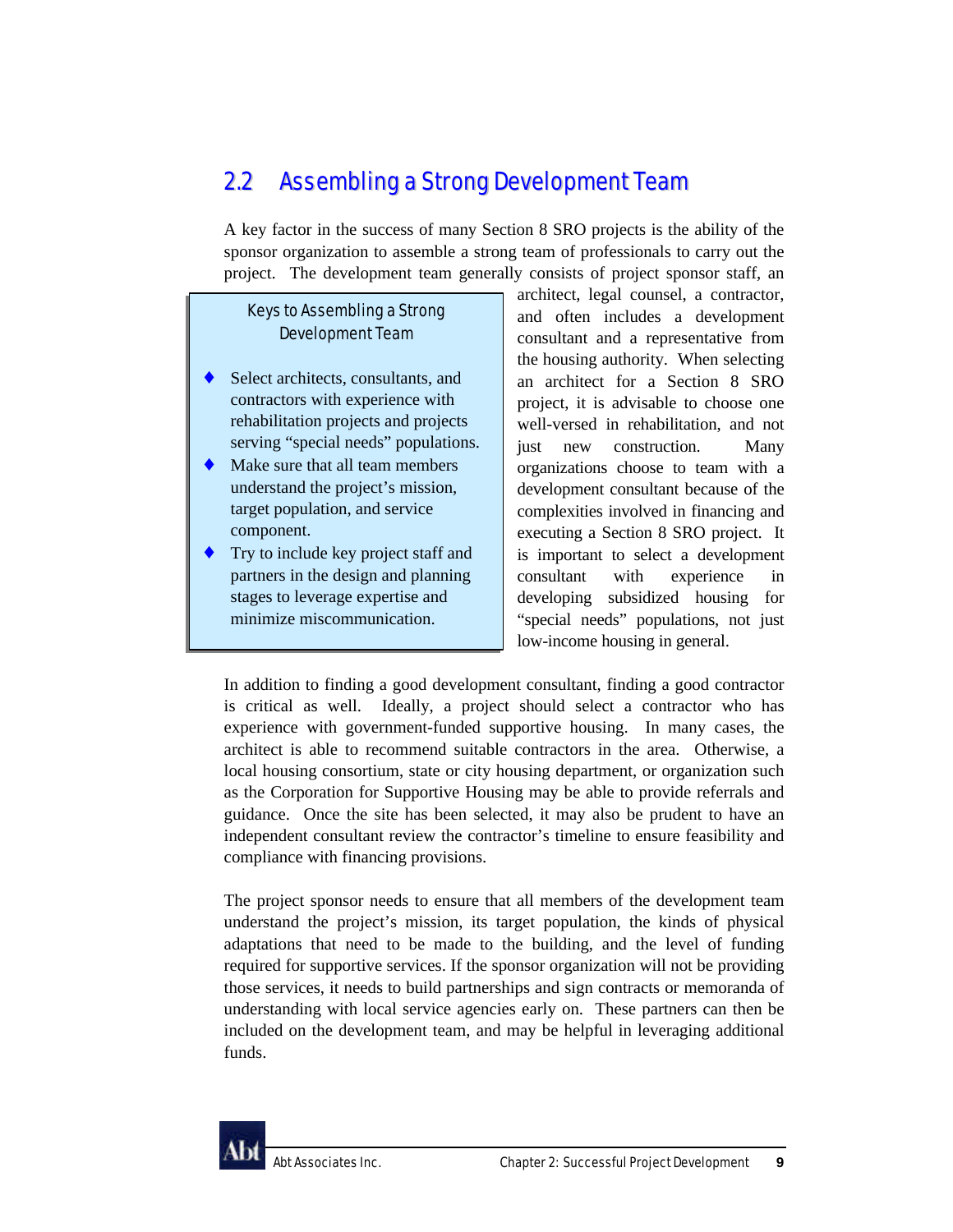The following examples highlight the experiences of two SRO sponsors in assembling a development team:

Having developed a number of affordable and supportive housing projects, including two Section 8 SROs, Chicago's Century Place Development Corporation has worked out an effective model for including individuals who will work at the project on the development team. For each project that it develops, Century City assembles a diverse team that, to the extent possible, sees the project through all of its phases, from planning, to development, to operations. The team includes financial management, property management, and social services staff. By involving the staff that will eventually be working at the project in the project's design, planning, and development phases, Century Place is able to leverage their expertise and avoid the problems that can arise when there is not sufficient communication among the different parties.

In the case of Seattle's Union Hotel, insufficient communication between the project sponsor and development consultant led to the consultant assuming that the project would be funded by a steady stream of unsubsidized rents from a general low-income population. When it became clear that the sponsor intended to target homeless individuals with little or no income, the development team had to identify a source of rental subsidy for the project. The Section 8 SRO program was the obvious solution, but because neither the sponsor nor the developer had any experience with the program, they found themselves "starting from scratch" in submitting an application to HUD and negotiating an agreement with the housing authority.

# 2.3 Selecting an Appropriate Site

Ideally, a Section 8 SRO project site should be located in a safe area that has ready access to basic amenities, public transportation, social and medical service providers, and employment opportunities. However, such sites can be difficult to find, particularly in cities with tight rental markets and where many of the affordable neighborhoods are undergoing gentrification. As a result, project developers often need to apply a flexible approach to site selection, one that weighs the project's goals and mission against the available housing stock and local political climate. At a minimum, most SRO operators agree that locating a project in a neighborhood that has high levels of crime or drug activity, or is far removed from amenities and services, is not a good idea. It is also not likely to be approved by HUD. In addition to the costs that may be associated with operating in these areas (such as the need to provide increased security or transportation assistance to residents), high crime rates can make financing difficult, particularly if the project does not include on-site supportive services.

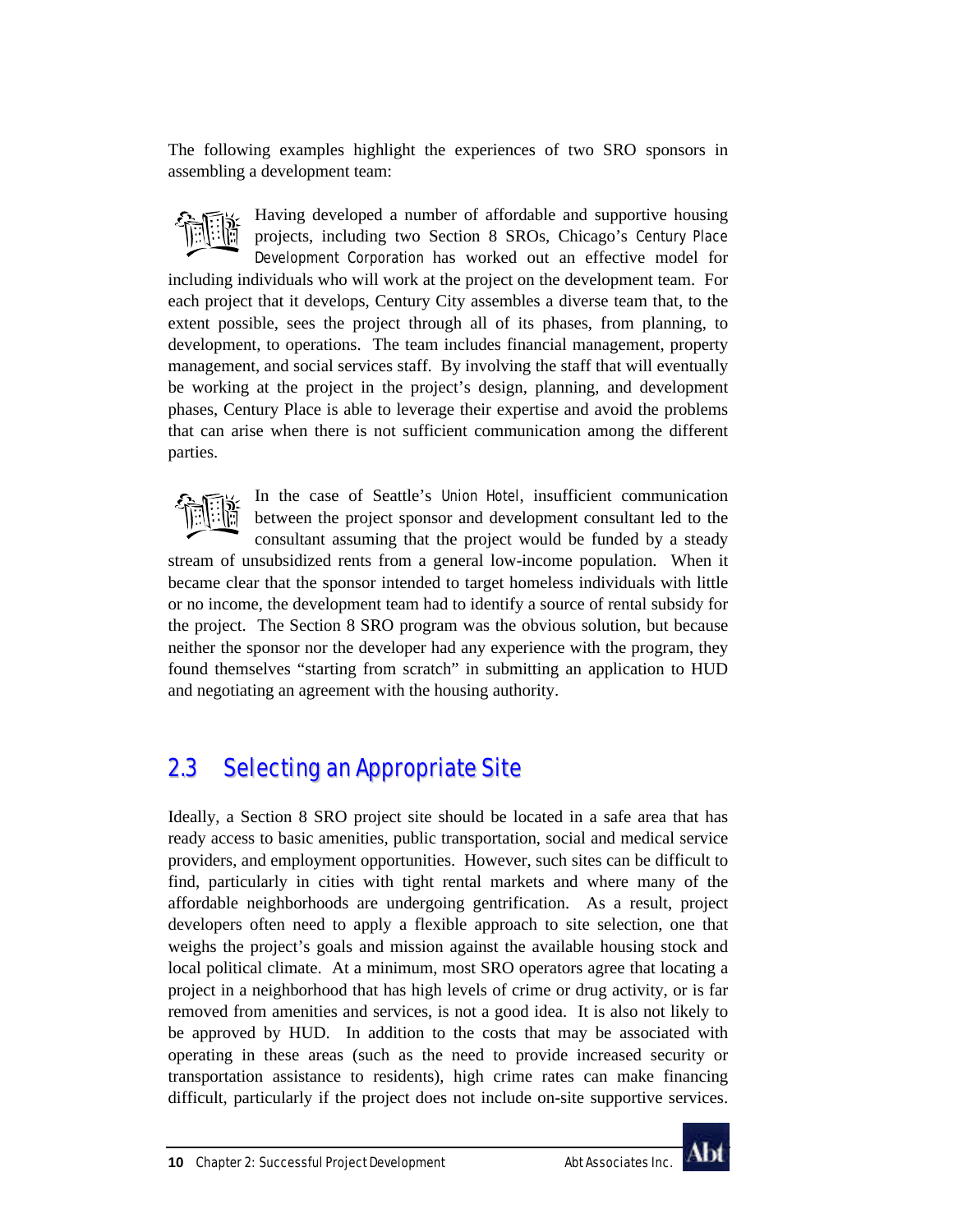Commercial areas tend to be a popular choice for siting Section 8 SRO projects. This is in part because such areas usually have good access to services, amenities, and jobs, which can facilitate residents' integration into the community. In many cities, commercial areas are also where the larger SROtype buildings are to be found. In trying to acquire property in these areas, however, developers of SRO housing may face stiff competition from local planning departments or other parties who may have identified other uses for these buildings. In such cases, project staff need to reach out to the community and explain the benefits of a rehabilitated and well-managed SRO.

The following examples demonstrate different approaches that developers of Section 8 SRO projects have taken to site selection:

At Deborah's Place, a Chicago-based nonprofit organization serving homeless women, staff describe the need to strike a balance among three variables: what you want (i.e., the location, size, and configuration of the building), what is available, and what is politically feasible. When locating a site for their second SRO project, the development team at Deborah's Place looked at nearly 80 buildings before settling on one. In some cases, they noted, organizations may choose to compromise on some aspects of the property if they find a site where there is local political support for the project.

The experience of the Rose Hotel, a 75-unit Section 8 SRO in San Francisco, illustrates how working alongside, rather than in conflict with, the city's redevelopment objectives can help ensure that a project receives the political support and local funding necessary to its long-term success. In the early 1990s, the City of San Francisco was very interested in revitalizing the blighted  $6<sup>th</sup>$  Street neighborhood, an area of the city that had suffered significant damage in the 1989 Loma Prieta earthquake. The City asked Mercy Housing California, a San Francisco-based nonprofit housing development agency, if it would consider the dilapidated Rose Hotel for SRO rehabilitation. Because the location could not command rents that would induce a private owner to invest in the property, the four-story Rose Hotel was an ideal site for a Section 8 SRO project. In addition, it was close to transportation, social services, and other downtown amenities. Although this rehabilitation project promised to be a challenging one, Mercy Housing felt compelled to participate because of its mission to create and strengthen healthy communities through the provision of quality, affordable, service-enriched housing for individuals of modest economic means. Furthermore, the organization recognized that working with the City to improve this area was important to the stability and success of the other properties that it owned and operated in the immediate vicinity.

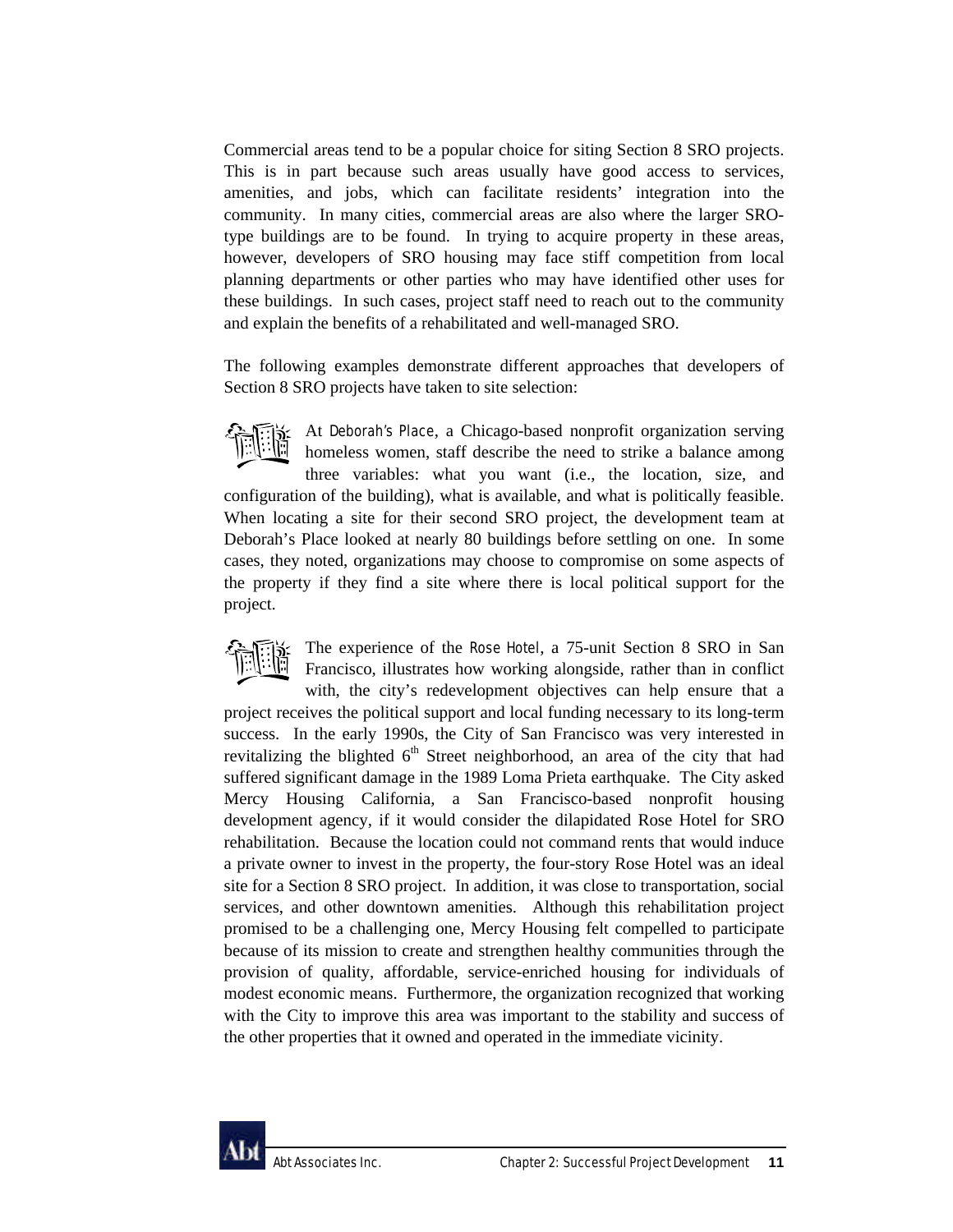Lakefront SRO is a large nonprofit affordable housing developer that manages some 700 SRO units in eight buildings in Chicago. Lakefront has pursued a variety of options to locate sites for its projects. Its first six projects were located in an area of the city that was on the verge of rebounding from economic recession, and where a well-managed SRO could act as a catalyst for revitalization. However, through the applicant intake process at these properties, as well as resident feedback, Lakefront learned that many people were coming to its properties from parts of the city where comparable housing did not exist. For its next projects, therefore, Lakefront decided that it would seek out sites in areas where there was strong demand but limited housing options. With its mission of preserving and expanding SRO housing, Lakefront has tried to demonstrate that a well-developed, well-managed SRO with supportive services can be an asset to any neighborhood, whether high-income or just beginning to be revitalized.

In spite of the range of neighborhood options available, a tight real estate market can make identifying an appropriate site for SRO rehabilitation a significant challenge. There may be few properties available at a reasonable price, and stiff competition from other contractors eager to purchase them. One New York City development consultant utilizes a wide network of brokers, banks, other developers, and housing authority staff to generate leads on potential properties. It is also not unusual for developers to drive around, block by block, to scout prospective neighborhoods.

In addition, developing SRO housing can sometimes require changes to local zoning regulations. Moreover, some projects complete the site selection process only to find that local building codes do not accommodate SRO residential housing. In these cases, either the codes have to be amended, or in some cases the local jurisdiction can be convinced to waive them. In either case, this can be a lengthy negotiation process. Due to the time involved and potential cost to the project, many developers recommend avoiding, whenever possible, buildings that would require a zoning change. It is also advisable, according to some, to steer clear of occupied buildings, due to the time and expense involved in relocating tenants. At the same time, in cities with very tight rental markets, even finding buildings with one quarter of the units vacant at the time of the application can be difficult.

# 2.4 Project Feasibility and Funding

Once a potential site is identified, it is necessary to conduct a feasibility study to determine whether the Section 8 SRO project can be done given the available funding, the physical constraints of the building, and the needs and resources of the target population. Prior to conducting the feasibility study, it is crucial to

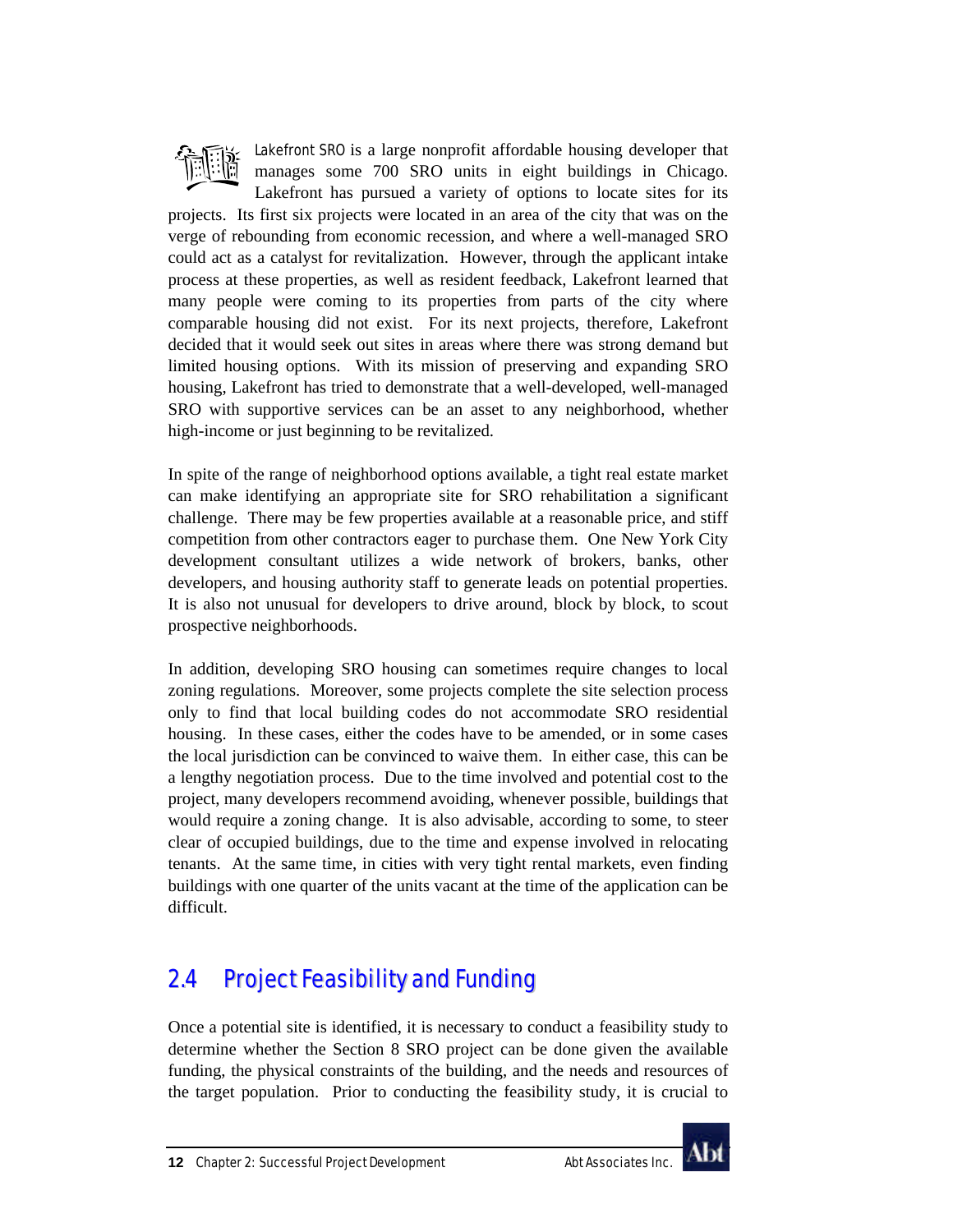have examined the project's mission in detail and identified the implications of the mission for the configuration of the building (including compliance with the Americans With Disabilities Act), the level of supportive services needed, the expected level of vacancies, turnover, and rent arrearages, and the type and

- 
- impact the level of services that you buildings. can provide?
- 
- 

number of staff needed. Furthermore, Elements of Project Feasibility  $\parallel$  the scale of the project may affect the level of social services that can be • How will your mission and target supported. It should be noted that population affect key areas such as some SRO projects are able to building configuration; services all augment their rental income through provided; turnover; and staffing?  $\parallel$  the leasing of commercial space, ¤ How does the scale of the project usually on the ground floor of their

Have you captured the costs and All of these elements will figure into revenues appropriate to *your* project, the calculation of revenue and costs, in *your* location, at *this* time? and in many cases the sponsor will Have you considered your long-term need to strike a balance between the funding needs? project's goals and the costs involved in rehabilitating and managing the

property. Above all, it is important to recognize that revenue and costs may vary significantly from project to project depending on its scale, target population, and location. Indeed, experienced SRO developers stress that part of what makes feasibility studies complex is the need to capture the "cost and income elements particular to *that* project, in *that* locale*,* at *that* time" (*SRO Development Handbook*, p. 7).

In general, there are few resources available to fund predevelopment activities, such as conducting a feasibility study. Some support, however, may be available through City housing departments, the Local Initiatives Support Corporation (LISC), the Enterprise Foundation, or the Corporation for Supportive Housing (CSH). For example, CSH may be able to assist a developer with a forgivable loan to cover expenses associated with planning a Section 8 SRO project.

An important part of the feasibility of any Section 8 SRO project is securing the capital funding to finance the acquisition and rehabilitation of the property. Ideally, the development budget should include the least amount of debt possible, as the rental assistance provided through Section 8 is not sufficient to service a heavy debt. It is usually not feasible, however, to develop a project that is completely debt-free. Most Section 8 SRO projects, therefore, have some combination of equity (normally through Federal Low Income Housing Tax Credits), grants, and subsidized permanent financing, typically from State or local HOME or CDBG funds.

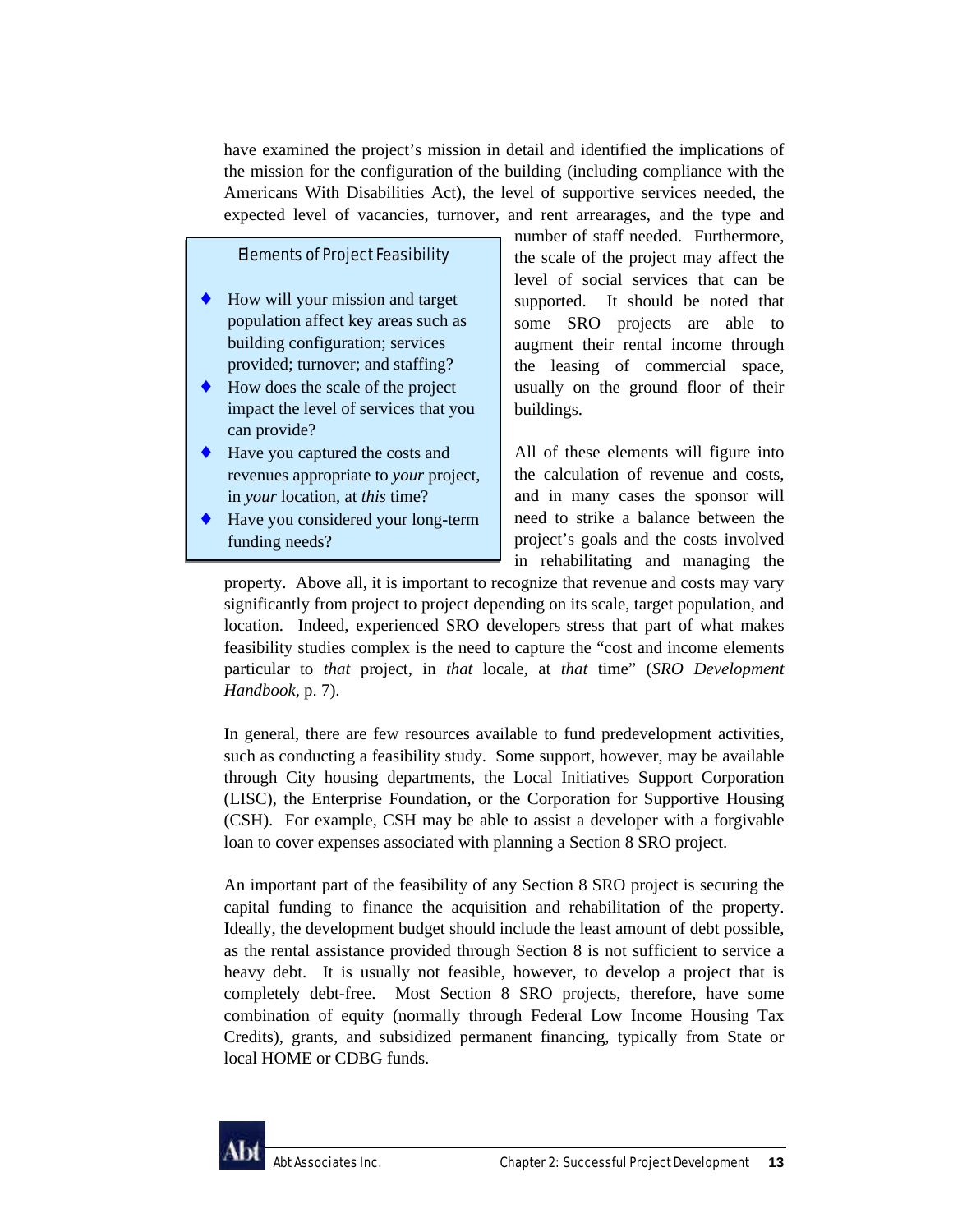In order to minimize the debt burden, the majority of Section 8 SRO projects apply for Federal Low Income Housing Tax Credits. These tax credits are usually administered by the state, but in some cases may be sub-granted to city agencies for further allocation. By selling tax credits to entities that have a significant tax liability, a project can generate enough equity to finance a significant portion of the SRO rehabilitation and operating expenses. Tax credits are frequently sold to corporations; however, in some cases, the entity purchasing the tax credit may be an equity fund that passes the tax credits on to individual investors.

Some SRO developers have noted issues related to the timing of various sources of project funding. For example, a project may not be allowed to close on acquisition and construction until the funding is in place for all aspects of the project, including support services. At the same time, the Low Income Housing Tax Credit Program has strict deadlines that require construction to begin – and conclude – within certain timeframes in order to retain the tax credits. There also may be limited windows of opportunity during which to apply for the tax credits. Furthermore, the competition for tax credits can be intense, and potentially compounded by stringent plans for how the credits will be parceled out. For example, one SRO developer in California noted that while the state targets a large portion of the tax credits to family housing, a much smaller proportion goes to support homeless projects.

An important consideration in preparing the development budget for a Section 8 SRO project is that while Section 8 rental assistance is awarded for 10 years, Low Income Housing Tax Credits have a 15-year compliance requirement (i.e., the project must continue to serve the target population for 15 years). Therefore, it is essential that the sponsor build in a reserve of funds to support the project through year 15, in the event that Section 8 funding is not renewed. Some financing arrangements also require that the sponsor build in reserves to cover unanticipated costs arising from the special needs or very low incomes of the target population. These may be used to cover periodic income loss from higher than average rent arrearages, higher than average turnover, or the temporary loss of a funding source for supportive services. Finally, as one developer cautioned, it is also important to assume that expenses will increase at a rate faster than income, and will eventually exceed the income generated by the project. Therefore, it is advisable to build extra reserves into the project for this contingency.

One general point to keep in mind when determining project feasibility is that the development of a Section 8 moderate rehabilitation SRO project – from first option to buy until rehabilitation is complete – typically takes two to three years, and sometimes longer. For instance, one New York developer noted that significant delays in administrative and financing arrangements for one SRO project resulted in a four-year development process.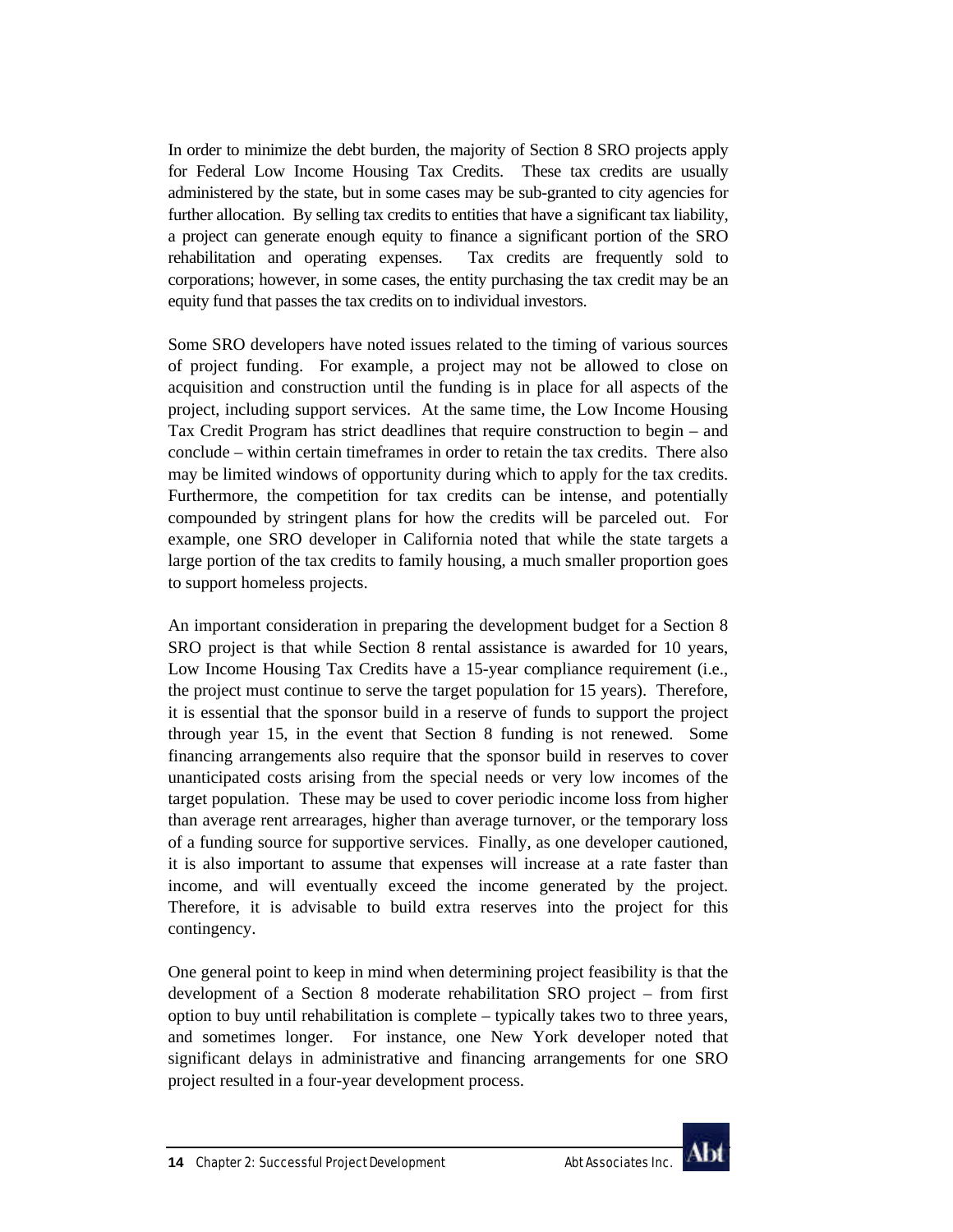# 2.5 Garnering Community Support

Almost all of the SRO sites interviewed for this brochure experienced some level of community resistance to their projects in the development phase. In many cases, communities took a fairly minor "NIMBY" stance, which project sponsors were able to reverse by educating local stakeholders on the purpose of the Section 8 SRO project and making a commitment to manage the property in a way that would not negatively impact the neighborhood. In other cases, however, more serious community opposition resulted in major delays to project development. Garnering community support is a critical step in the development of any SRO project, and one that project sponsors should not ignore.

Community resistance to SRO housing, while commonplace, need not block a project permanently. As one NYC developer concluded, the most important strategy in the development of Section 8 SRO projects is persistence. For this individual, it is not usually a question of *if* a development will go through, but rather *when* (particularly when the sponsor has a good track record). The key, this developer contends, is to expect resistance, consider it part of the process, and keep working toward good solutions.

The following examples highlight various strategies that developers and operators of Section 8 SRO housing have employed to secure community support for their projects. Each strategy recognizes the need to educate local stakeholders on the value of SROs as a cost-efficient means of increasing the stock of affordable housing and, in many cases, as a contributor to neighborhood stability. The strategies also underscore the importance of taking collective responsibility to ensure that the project site, if visible, is not seen as a problem.



Having faced much NIMBY resistance to its affordable housing projects over the years, Chicago's Century Place Development Corporation has developed a process of identifying and working

with a community partner at the start of each project. The community partner is often a community organizing group, but Century Place also works with local community development and social service agencies. In many cases, particularly in areas undergoing gentrification, the backing of a local community organizer is crucial to marshalling local support. In addition to working with a local partner, staff from Century Place also attend community meetings, meet with local elected officials, and offer tours of their current facilities. Having developed a good reputation in the city, local aldermen will now contact Century Place about redeveloping a vacant building in their neighborhood. In these cases, Century Place will not seek out an additional community partner, but will try to work very closely with the neighborhood in the project's planning and development phases.

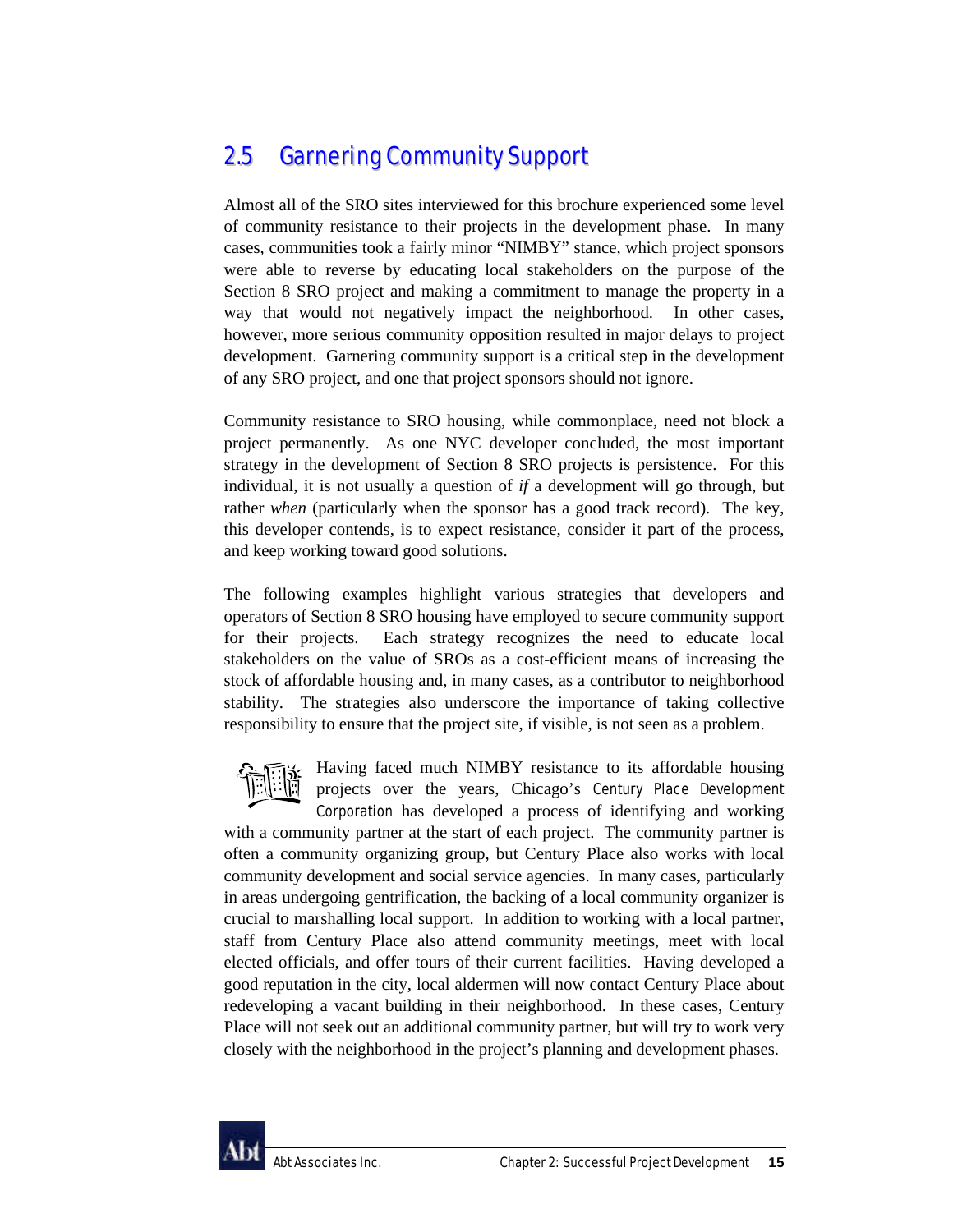

Central City Concern is a large, private nonprofit organization that provides housing and services to special needs populations in Portland, Oregon. Central City owns and manages Rose Wood

Apartments, a permanent housing facility for<br>individuals living with HIV/AIDS that Demonstrated Success is Crucial includes 24 efficiency apartments funded Sponsors agree that once you through the Section 8 SRO program. have established a successful Although it owns and/or manages more than  $\parallel$  and well-managed SRO project  $1,100$  units of housing, Central City views in one community, developing a itself as a community organization, and not second site across town will go simply a housing organization. This means  $\vert$  much more smoothly. that it makes it a priority to partner with local

businesses and other community constituents to sponsor events and share information. Central City Concern also invites its current SRO residents to act as spokesmen for its projects, and has found that having the residents share their experiences at community meetings helps to win support for new projects. Having been immersed in the community for some time now, Central City Concern no longer faces much active opposition to its developments, and when it does, it can draw upon the support of a range of local organizations. For example, the Rose Wood project was welcomed and supported by four neighborhood organizations and two business associations.

A similar approach was followed in developing the Union Hotel in Seattle. The Union Hotel was developed and is managed by the Downtown Emergency Shelter Center (DESC), a large emergency shelter and clinical service provider. DESC's director believes that it is very important that the organization demonstrate its commitment to the neighborhood in which it operates. As a result, the organization takes an active role in community politics and holds itself accountable to the neighborhood by taking responsibility for the conduct of its residents and making community responsiveness an important part of project management. DESC believes that gaining the support of the community not only makes it easier to site new projects, but helps ensure that SRO residents are treated with respect by their neighbors.

Bergen Street HDFC is a Section 8 SRO project in Brooklyn, New York, that houses 58 formerly homeless persons with chronic mental

illness. The building was abandoned in a primarily residential area with many vacant lots. Lutheran Social Services (LSS), the project sponsor, purchased the building from the City of New York for one dollar. When the rehabilitation project was first announced, there was some resistance on the part of community residents who feared that it would bring a new population of substance abusers and youth to the neighborhood. Prior to developing the project, project sponsors met with the Community Board and conducted a series of community meetings to share their plans. The Project Director of Bergen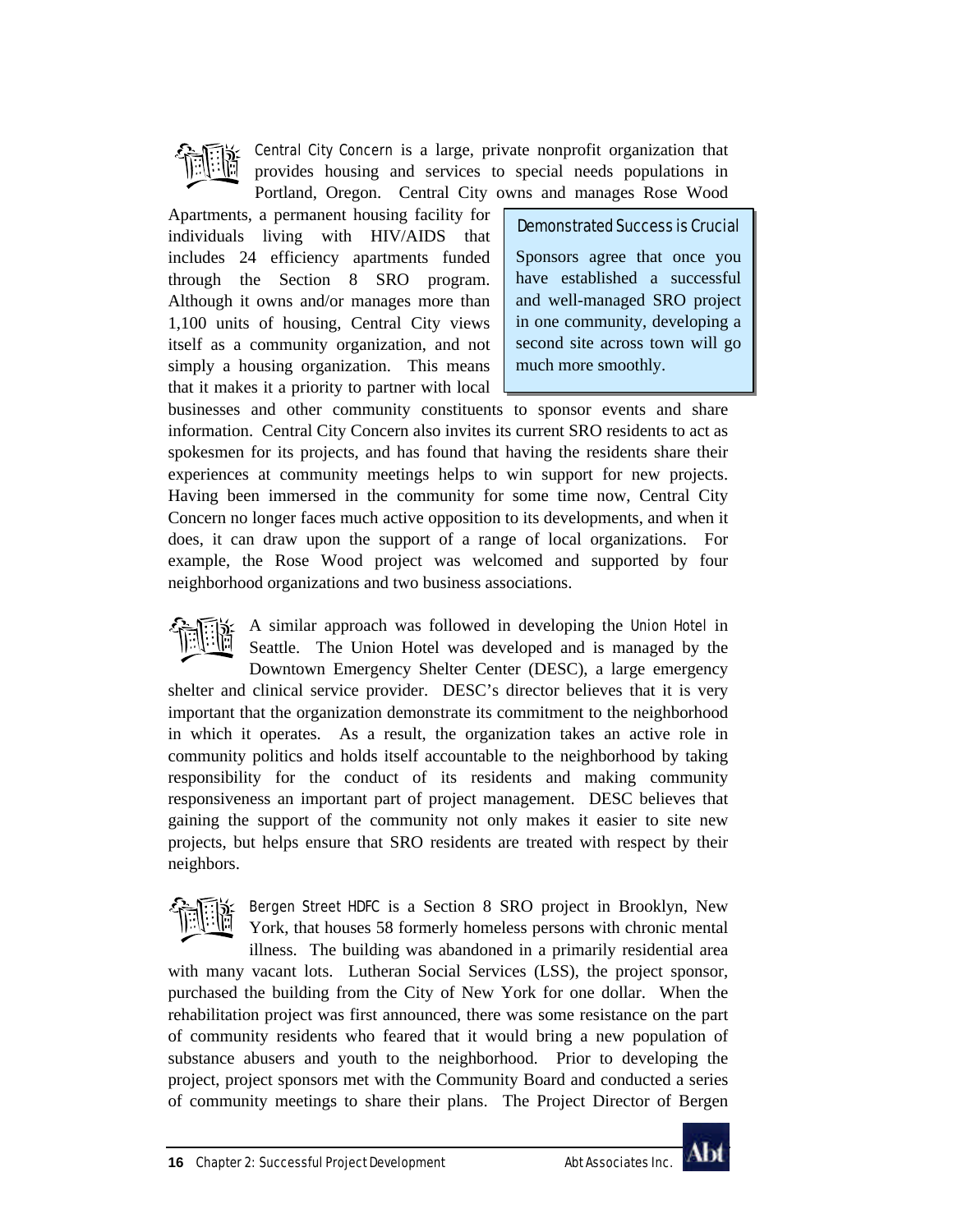Street, LSS staff, and the Community Board worked together to finalize the plan for the project. Through this process, LSS ended up making some compromises to the Community Board in return for their acceptance of the project. These included agreeing to restrict intake to individuals over the age of 40 and to install 24-hour security cameras, with supportive services staff available on-call.



The Jericho Project, a nonprofit supportive housing program, manages three Section 8 SRO projects in the Bronx, New York City. Its

experience in trying to develop its fourth SRO in the borough illustrates how crucial local approval can be to getting a project off the ground. In New York City, Section 8 SRO program funds are administered by the City's Department of Housing Preservation and Development (HPD). Before entering into a HAP agreement with a project sponsor, HPD requires that the local Community Board approve the project. Having received a lot of community support for its three existing Section 8 SRO projects in the Bronx, the Jericho Project was surprised to find its latest project rejected by the local Community Board. Project staff believe that there was not enough communication with local stakeholders in the months before they presented the project to the to the Community Board. They also believe that the community opposition may have been triggered by their decision to target a higher-risk population than in the previous SRO projects. As a result, staff gathered further information on the supportive services available in the neighborhood and worked to secure the support of local service providers, housing advocates, and faith-based organizations, as well as the borough president. They also redesigned the project, reserving 40 percent of the SRO units for a general low-income, rather than homeless, population. Even with these modifications, however, the Community Board again rejected the project. Jericho is continuing to fight for the project, and staff say that the experience has brought home to them the importance of getting the community involved from the very beginning of a project and keeping them involved through to its completion.

#### Marketing Your SRO Project

- For larger organizations with substantial staff capacity, it may be possible to develop sophisticated promotional materials that provide information on homelessness and highlight the benefits of SRO housing. Lakefront SRO, for example, has produced video materials, hosts an annual funders' day, and runs a summer institute for SRO managers.
- Smaller organizations may also benefit from disseminating information about their projects and clients through newspaper editorials, newsletters, and annual reports.
- ¤ HUD's publication, *Placemakers: A Guide to Developing Housing for Homeless People*, provides useful tools and strategies for educating the public and gaining local support for difficult-to-site projects.

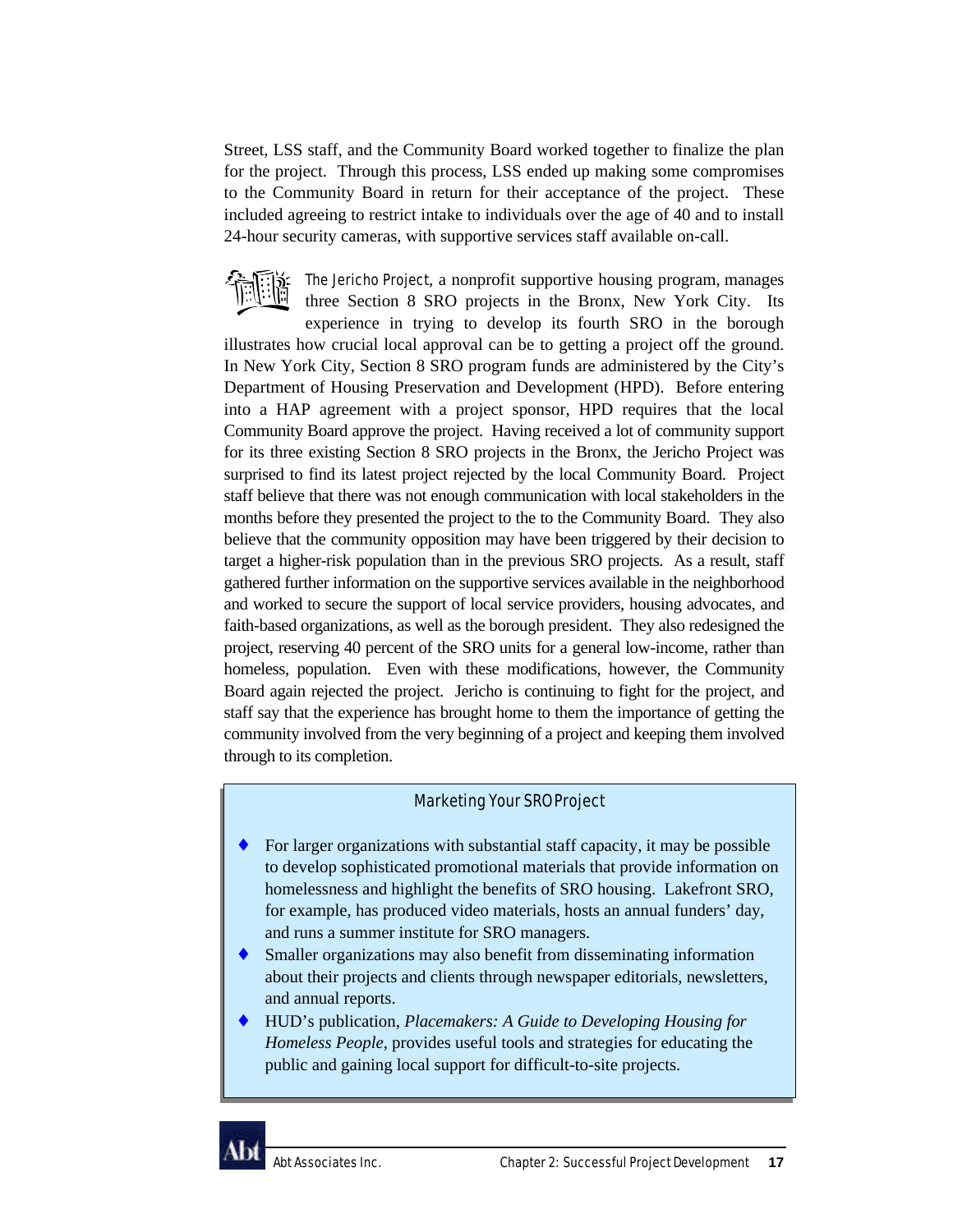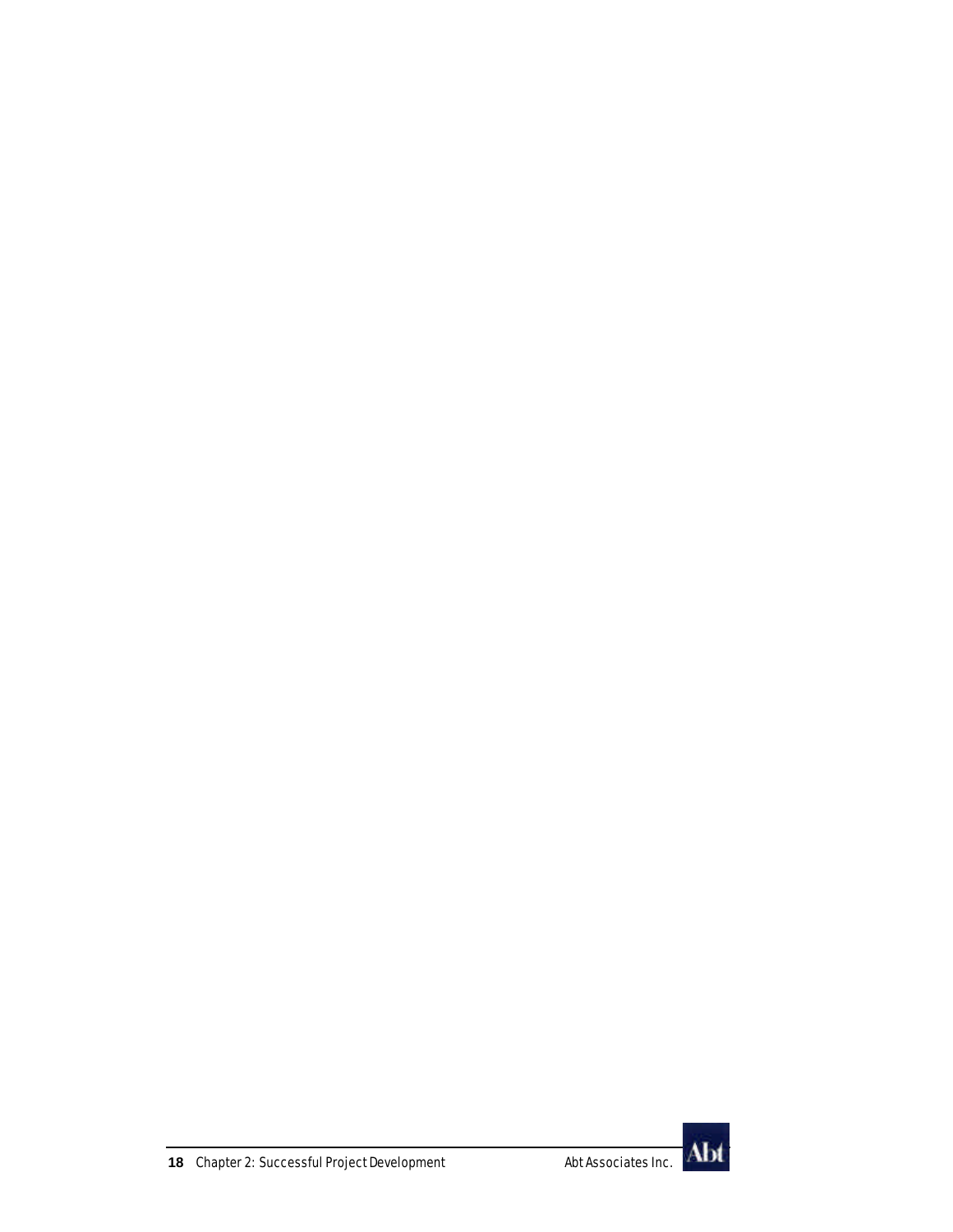# Chapter 3: Effective Management Practices

The diversity of building types and target populations characteristic of the Section 8 SRO program means that no single management model is effective for

all projects. Even among the projects cited in this brochure – all chosen for their successful management practices – there is considerable diversity in staffing patterns, on-site services offered, and eviction policies. Despite these differences, project staff were remarkably consistent in what they considered to be the crucial elements of Section 8 SRO management. This section discusses each of these elements in turn and provides examples of the strategies currently in use. The key elements of successful SRO management are:



applicant screening; coordinating property management and supportive services staff; resident participation; lease enforcement; supportive services; and working effectively with the housing authority.

# 3.1. Applicant Screening

Although screening procedures may vary considerably from project to project, an important element of SRO management is having clear and consistent policies in place to ensure that the applicants selected by a sponsor are suited to the project's physical and supportive services environment. As long as the policies are applied equitably and do not violate Fair Housing provisions, HUD gives Section 8 SRO projects a considerable degree of flexibility in conducting outreach and selecting tenants. Applicant screening, which should flow directly from the project's mission and property management approach, gives SRO operators a tool through which to ensure that tenants are suited to the physical environment and services offered. It also allows them to apply discretion in accepting applicants who, because of prior convictions or poor tenant history, would typically not be offered Section 8 assistance.

Applicant screening procedures among Section 8 SRO projects generally vary according to the project's mission and target population served. Some SROs have quite restrictive screening policies, while others are more lenient. The screening process may also include several stages, and perhaps multiple

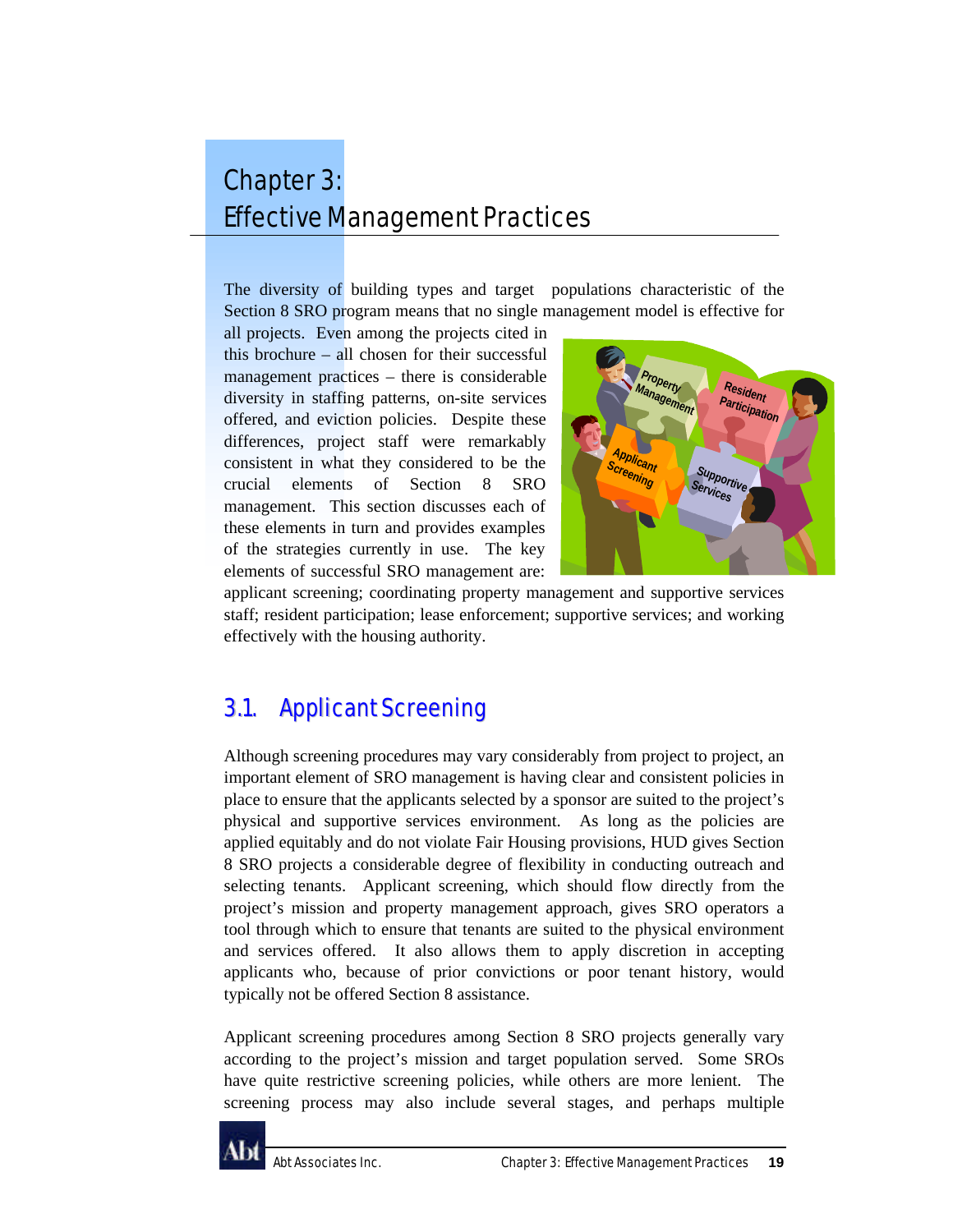interviews. The examples below illustrate a range of approaches to tenant selection employed by Section 8 SROs. While the specific screening methods for Section 8 SRO tenants may differ from site to site, these policies reflect a shared goal among Section 8 SRO sponsors to target the population of homeless individuals that will be best served by the particular project.



Deborah's Place in Chicago utilizes a three-tiered screening process. Typically, an applicant meets first with property management staff,

who assess his/her for the program. Next, the this meeting is to determine and tenancy issues. capacity to live productively in  $\left\vert \right\rangle$  for suitability to the SRO an SRO environment and environment. support services to meet his/her  $\vert$  for final approval. needs. Finally, if neither the

eligibility and basic suitability The Three-Tiered Screening Process

- applicant will meet with social  $\vert$  Tier 1: Property manager screens the services staff. The purpose of  $\parallel$  applicant for program eligibility whether the applicant has the  $\vert$  Tier 2: Case manager screens the applicant
- whether the SRO has the Tier 3: Applicant is recommended to  $PHA$

property management staff nor the social services staff have any concerns, the applicant is recommended to the housing authority for final approval.

Senior staff at The Jericho Project stresses the importance of intake and screening to the health of its SRO developments. At Jericho's SRO projects, all clients must be "in recovery," which project staff describe as something beyond just being sober. In addition, clients must demonstrate a willingness to participate in services and work toward selfsufficiency. As part of Jericho's intake process, staff conduct two to three interviews with each applicant, take them on a tour of the facility, and,

ultimately, make an assessment as to whether they have the necessary level of commitment to succeed in the SRO environment.

Applicants to MCVET's Section 8 SRO for homeless veterans have typically come through the organization's emergency shelter and transitional housing programs. By the time they apply to the SRO, many have been in recovery for one to two years and are pursuing an individual service plan toward self-sufficiency. MCVET does accept some veterans into the SRO, however, who have not come through its other programs. This is always true in the case of women, for whom the SRO is the only housing that MCVET provides. For these applicants, who may not be prepared for MCVET's requirements of sobriety, self-discipline, and participation in services, the organization conducts a rigorous vetting process by a committee that includes property management staff, case managers, and representatives from the housing authority.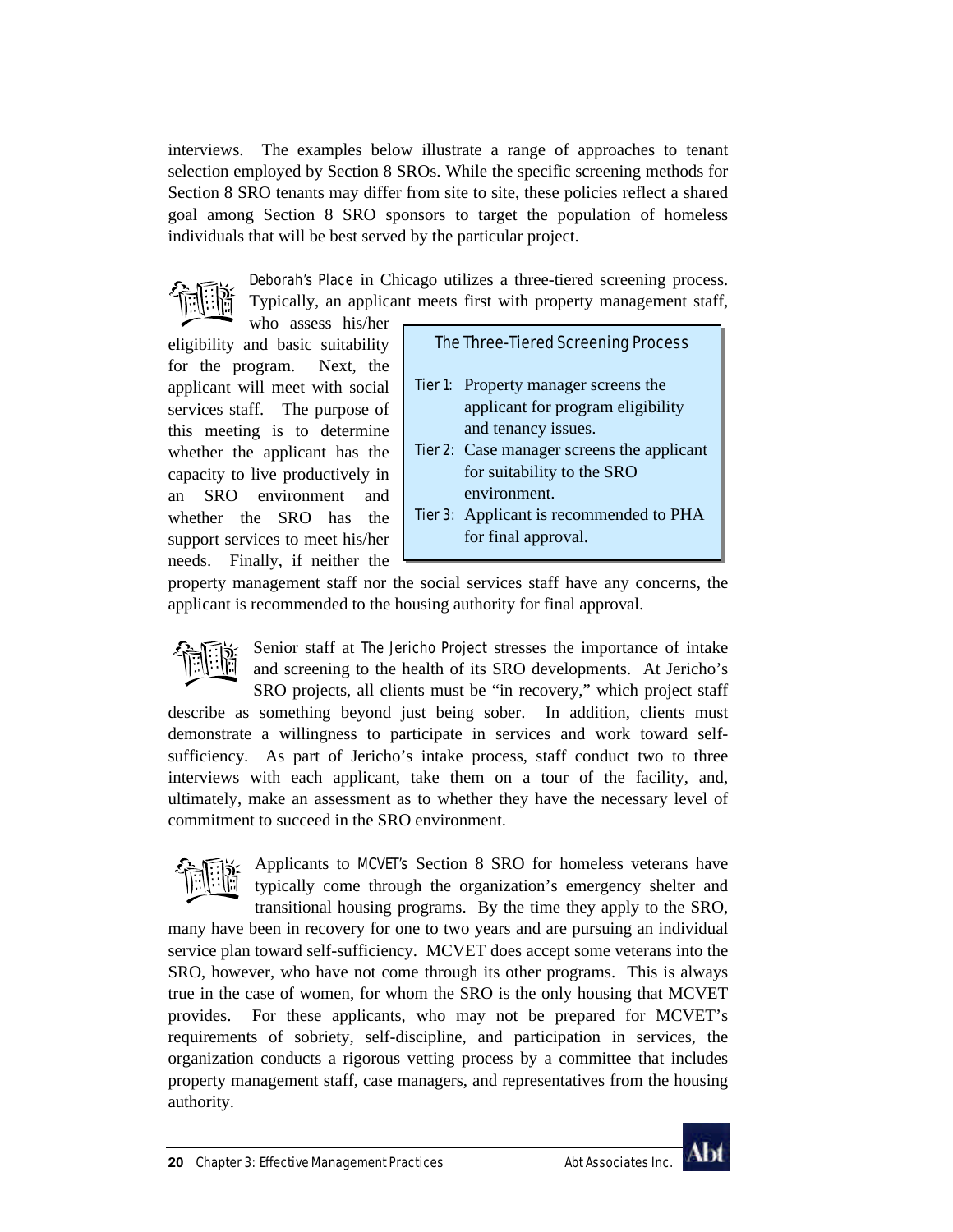

Seattle's Union Hotel SRO takes a less restrictive approach to initial applicant screening. The project, which offers many on-site clinical services, targets mentally ill, chemically dependent men and women with significant disabilities. Because it serves an emergency shelter population in a service rich environment, the Union Hotel is willing to accept lowerfunctioning applicants. As a result, the initial applicant screening is simple, and not intended to eliminate candidates from among the target population. A more comprehensive intake process is completed once an individual is admitted to the SRO. At that point, he/she meets jointly with the project's service coordinator and the case manager with whom he/she may have previously been working to develop an individualized residential service plan. At this meeting, the resident is encouraged to share issues related to prior tenancy as well as any past, or current, substance abuse problems.

# 3.2. Coordinating Project Management and Supportive Services Staff

One of the keys to operating a successful Section 8 SRO is maintaining a balance between property management and supportive services that is consistent with both the project's mission and its economics. In a healthy SRO, there will always be a tension between keeping project costs down and doing everything possible to prevent residents from returning to homelessness. Limiting turnover is a goal shared by both property management and supportive services staff, but if the relationship between the two is not managed, the latter may advocate for more lenient treatment of behavioral issues that can negatively impact the property and surrounding neighborhood. By the same token, an extreme approach to property management that does not take into account the special needs of the SRO population and the benefits of case management may not be effective in maintaining tenant stability and may, over time, contribute to higher vacancy rates.

A range of approaches to this issue exists among current SRO projects, reflecting in large part their missions and management style. The most common approach is to institute some from of *blended management*, in which property management staff and case management staff work together to ensure that residents are given every opportunity to succeed while recognizing that the property must remain physically and financially viable. Within the blended management model, however, there is considerable variation in both the closeness of the relationship between property and case managers and in the way that relationship is structured.

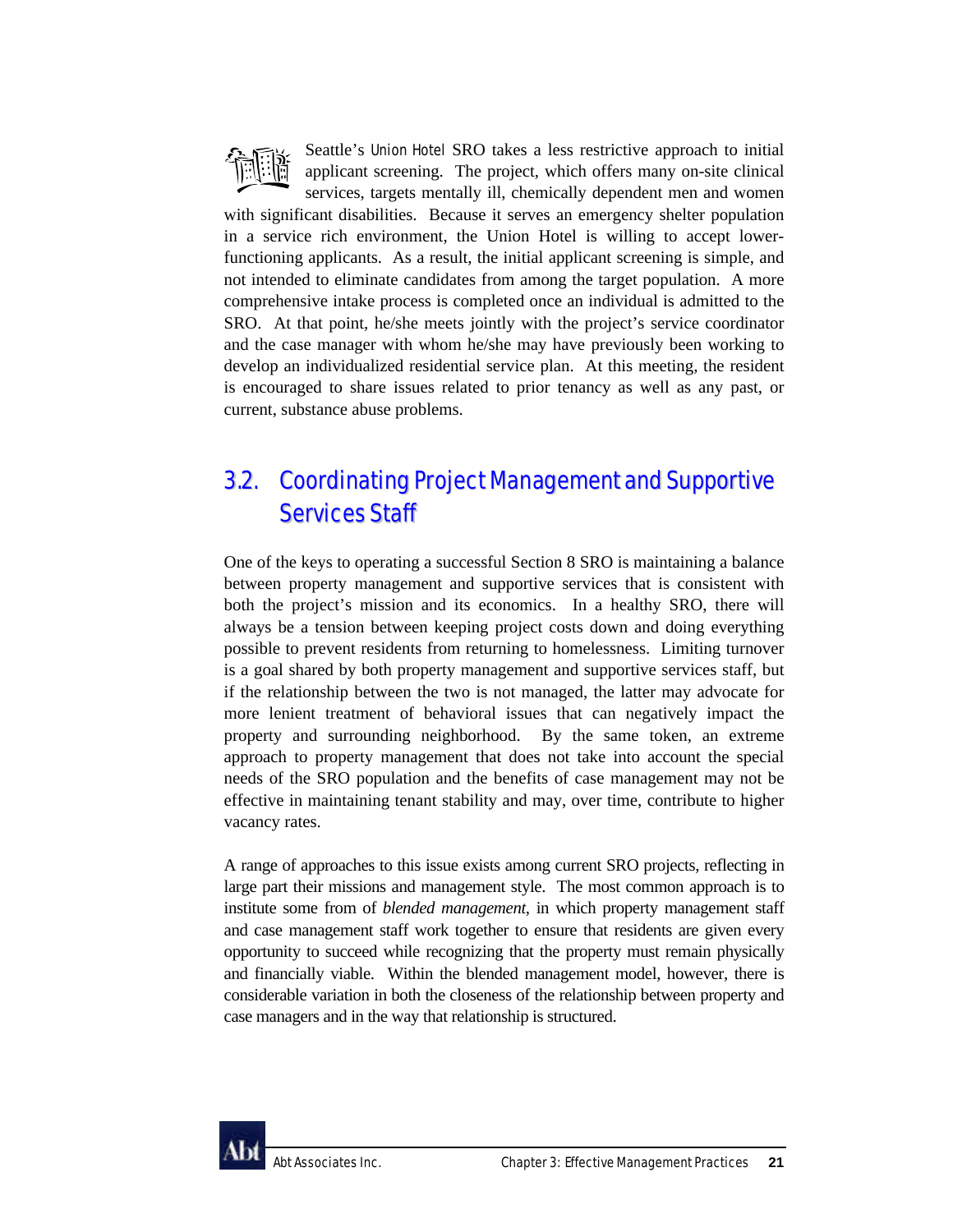The following examples reflect a variety of approaches to coordinating property management and supportive services staff:

Deborah's Place in Chicago recently created a Director of Supportive Housing position to bring together property management and resident services functions. The individual in this new position oversees the property manager and housing case management administrator, and facilitates communication between the two components of the program. In this way, a more holistic approach can be taken to address the needs of individual tenants.



Century Place Development Corporation encourages regular communication between property management and support services staff. At its Karibuni Place SRO, property managers work closely

with case managers as tenant issues arise, and are required to work through social services channels before initiating eviction or termination proceedings. However, the property managers are allowed the final word, given that the financial viability of the property is of paramount importance.



 $\frac{\dot{\mathbf{a}}}{\|\mathbf{b}\|}$  At the Union Hotel in Seattle, property managers have MSW degrees and responsibility for both case management and property management aspects of the program. The facility also has case managers who work more intensively on support services, but they, too, are responsible for property management. Because housing longevity is the goal of the program, tenant evictions are considered a case management failure. Thus far, the Union Hotel has been successful in keeping turnover very low. However, for some SRO projects this can be a difficult balance to maintain because the more comfortable the social workers get with management processes, the more they may use them to advocate for tenants – possibly to the detriment of the property. In the case of the Union Hotel, the tension is minimized by the staff's shared commitment to the "harm reduction" model, which does not tolerate tenant behavior that harms the property or others.

Property managers at MCVET's SRO for homeless veterans work only informally with case management staff. This model works for MCVET because the SRO is small and most of its clients are graduates of the organization's Emergency Shelter and Transitional Housing programs, located in the building next door. Because MCVET offers a continuum services within the organization, SRO residents are required to participate in case management and supportive services and to take steps toward self-sufficiency. Although each resident has his own case manager, the SRO property manager also performs informal case management on an ongoing basis.

Successful Section 8 SRO sponsors take considerable pride in their strong management practices and professional approach to housing development initiatives. The larger organizations often have experienced developers on staff

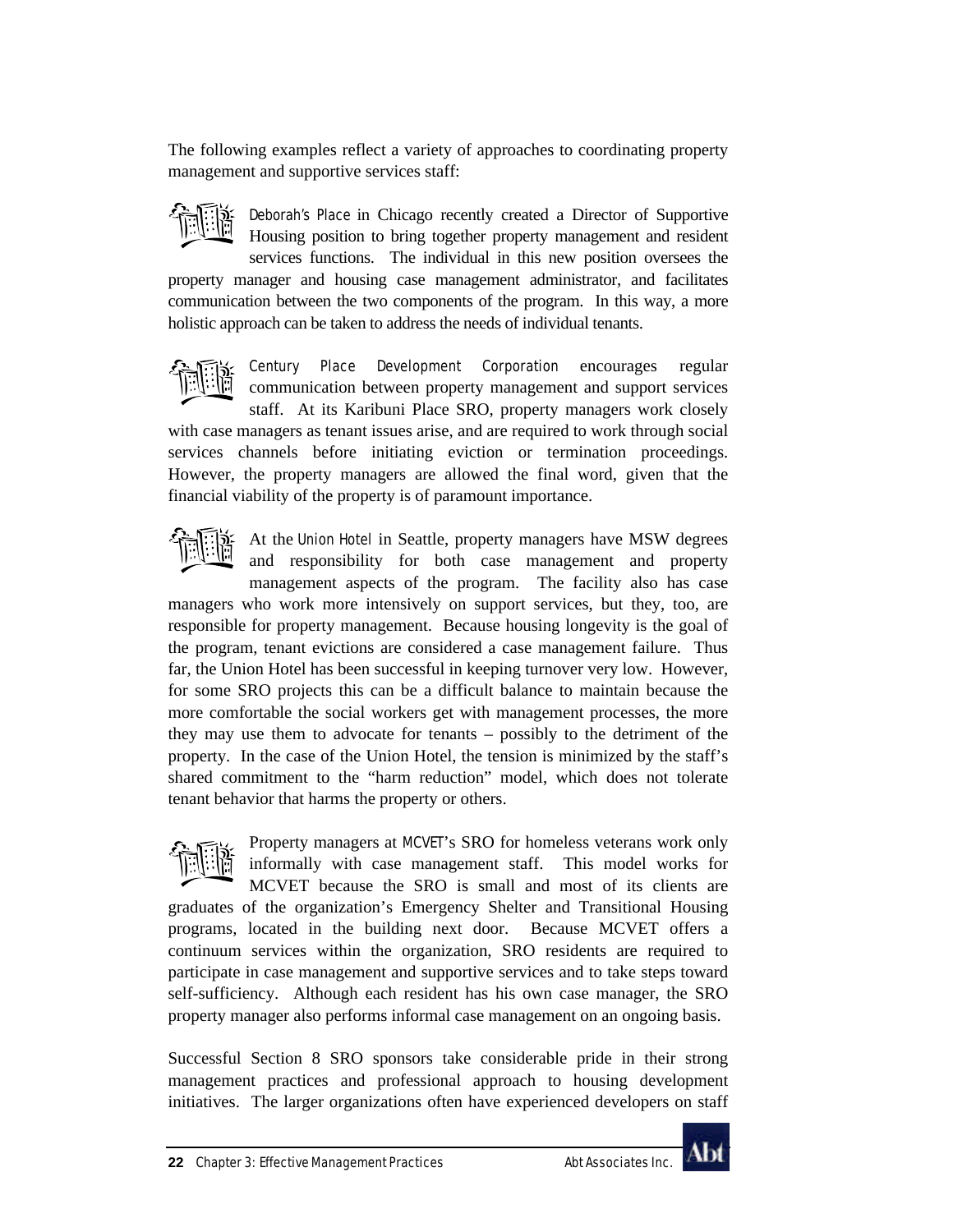that form part of a housing development department. In addition, the property management and supportive services staff are often industry-accredited professionals with a thorough grounding in the principles of their disciplines. Many successful Section 8 SRO sponsors take the view that their operation should be indistinguishable from the services that are afforded consumers in the private market. As a result, property management staff are encouraged to participate in Property and Asset Management training programs, and supportive services staff are encouraged to upgrade their clinical skills. In addition, private sector benchmarks may be used to evaluate project performance.

### 3.3. Resident Participation

Most operators of Section 8 SRO projects find that it is a good management practice (as well as a program requirement) to provide structured opportunities for residents to give feedback to project staff on the management decisions that shape their living experience. At a minimum, all SROs should hold some form of regular "house" or "floor" meetings, in which residents share their concerns with staff and work together toward satisfactory solutions. In larger SROs, residents may agree to form a resident council, responsible for working on issues on behalf of the entire resident community.

In addition to giving residents a voice in management decisions, most Section 8 SRO projects also provide employment opportunities for residents in security, maintenance, and property management. For example, of the six individuals who staff MCVET's SRO, three are current residents. These include an administrative assistant who works with the SRO manager, a weekend and evening building manager, and a visitor monitor. Similarly, at Century Place Development

Corporation's Karibuni Place property manager, and will soon Section 8 SRO Projects earn enough to move out of the that resident employees set a good  $\parallel \bullet \parallel$  Elected Resident Councils help demonstrate to them how  $\overrightarrow{ }$  SRO "Self-Management" greater self-sufficiency can be

 $SRO$ , one resident is currently a **Opportunities for Resident Participation in** 

- SRO. SRO managers comment  $\blacklozenge$  Weekly "House" or "Floor" Meetings
	-
- example for the other residents and  $\parallel \bullet$  On-Site Employment Opportunities
	-

achieved. Hiring residents to serve in staff positions also fits in with most SROs' philosophies, which generally advocate for residents' rights to decent employment in addition to housing.

Lakefront SRO, where residents occupy more than a quarter of SRO staff positions and make up a significant proportion of the corporation's hierarchy, arguably runs the nation's largest SRO resident employment program. Lakefront's employment

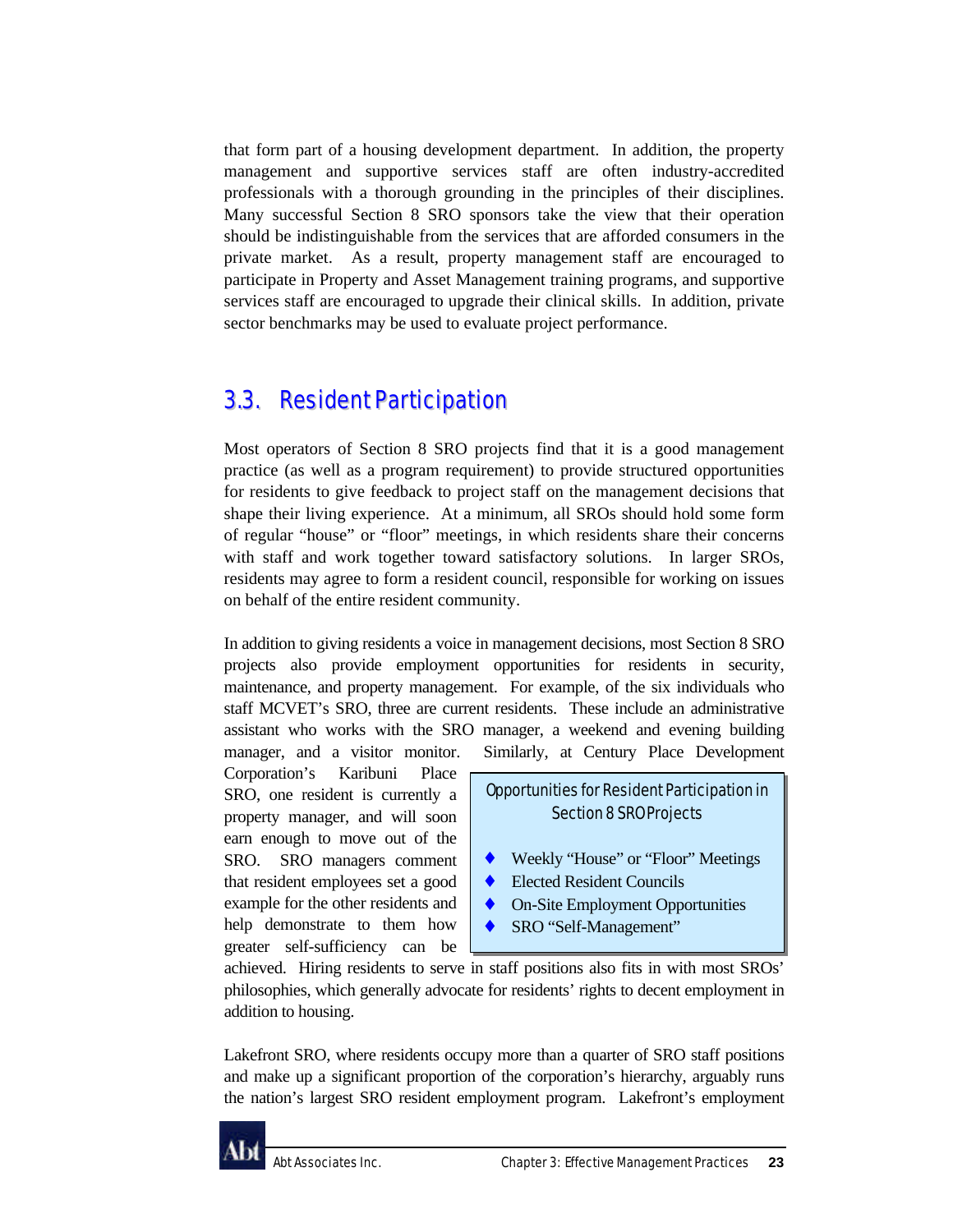program has been the subject of a detailed case study, *Landlord, Service Provider… and Employer: Hiring and Promoting Tenants at Lakefront SRO*, which provides a thorough discussion of how the program works, as well as the practical problems most involving conflicts of interest—that hiring residents for management positions can entail.

A number of Section 8 SRO projects have pursued still another path to encourage residents to take responsibility for shaping and managing the environment in which they live. This is the "self-management" model, in which SRO projects are designed from the start to be managed almost entirely by residents, on a volunteer basis. Most of these projects have a strong mission of providing residents with the maximum opportunity for self-determination. Most also target those individuals that show the greatest capacity for independent living. The experience of Dorothy Day House with self-management illustrates some of the challenges (and rewards) of this approach:

Dorothy Day House is a 41-unit SRO for homeless women in Seattle, Washington, which was designed from the outset to be almost entirely managed by its residents. Twenty-four of Dorothy Day's SRO units are funded through the Section 8 SRO program, and the remaining 17 units have alternative sources of funding. The project began operations with a skeletal paid staff of three, which the project sponsor hoped could be reduced to one person over time. Other than maintenance and financial management, the residents of Dorothy Day House are responsible for all of the day-to-day management of the property, including: daily upkeep and janitorial work; answering the telephones; developing and enforcing house rules; and dealing with the consequences of lease infractions. During regular business hours, project staff are available to provide guidance and handle maintenance issues, but residents are on their own in the evenings and on weekends.

The Archdiocesan Housing Association, the project sponsor, is strongly committed to the success of the self-management model, and after nearly two years of operations, staff at Dorothy Day House report that it is working well. They caution, however, that a self-management process takes time to develop and may not work out exactly as planned. For example, when the project began, staff expected that the residents would take responsibility for creating all of the management policies and processes. However, they soon found that this was not realistic given the skills and expectations of the residents recruited for positions in the building. Although the staff had instituted a rigorous screening process designed to ensure that only those willing and able to function in a self-regulating community would be admitted to the program, in reality, many of the applicants were so desperate for housing that they agreed to the rules without being truly committed to the concept. As a result, many of Dorothy Day's early residents did not have the capacity or frame of mind to fulfill the management functions that were expected of them. Project staff had to provide significant guidance to

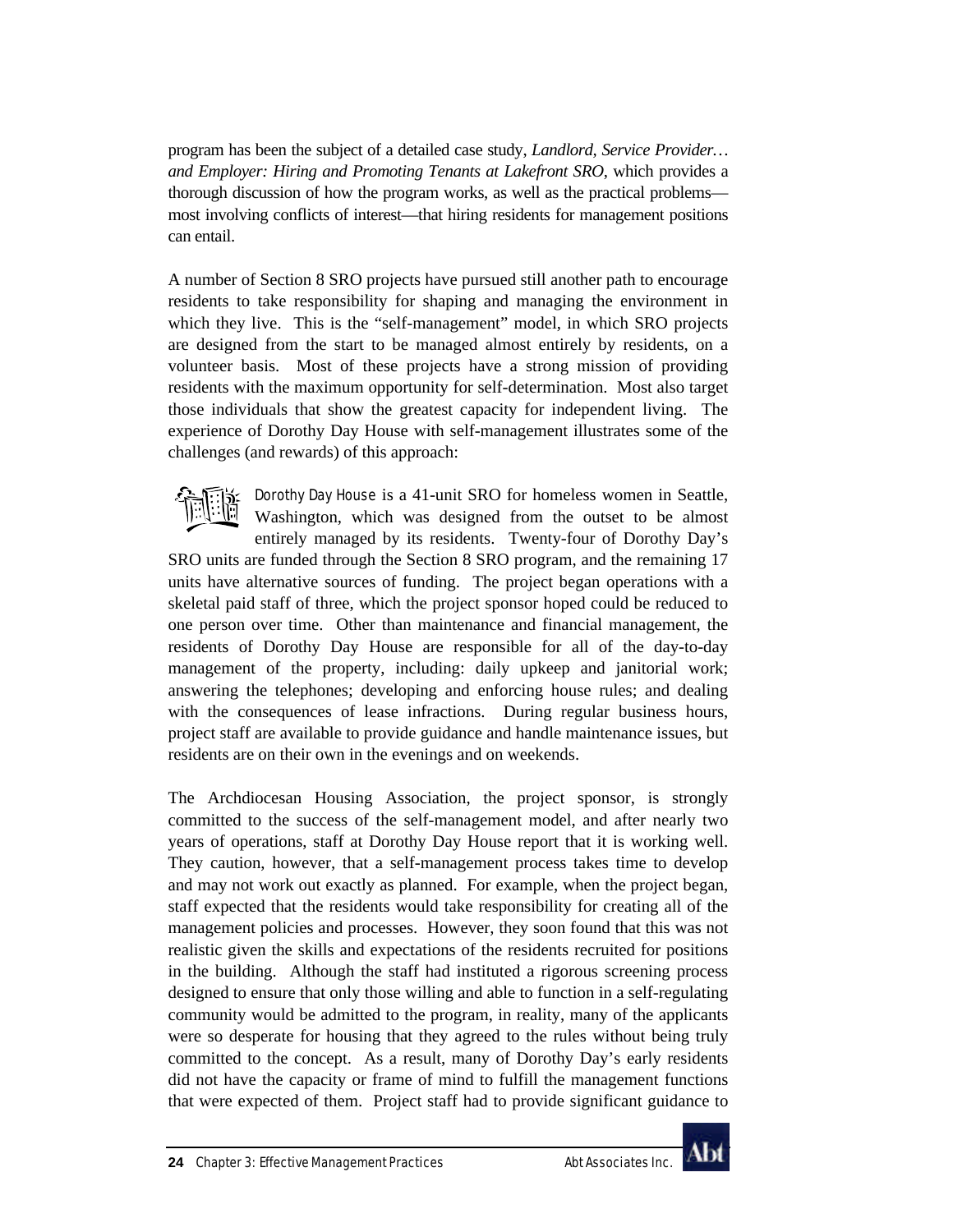help the residents develop the detailed policies and procedures necessary for successful self-management. Moreover, far from reducing the number of paid staff, the project also had to add another half-time staff person to provide case management, something that had not been anticipated in the budget.

Today, Dorothy Day House has a core of highly motivated and committed residents who are successfully executing the self-management model. The project's experience, however, suggests that SROs considering a selfmanagement approach need to ensure that they provide adequate staff to help set up the management protocol and provide case management to residents who may not be quite ready for the demands of the SRO. As the self-management model matures and residents begin to feel more comfortable in their roles, higherfunctioning residents will begin to take on the case management of those needing more support, and project staffing can be reduced. This has started to happen at Dorothy Day House. It is important to recognize, however, that the degree to which the program can be truly self-managing depends to a large extent on the pool of applicants from which it can draw. Putting in place a rigorous screening process is imperative, but having the flexibility to handle periodic fluctuations in the skills and motivations of the applicant pool is also very important.

## 3.4. Lease Enforcement

Section 8 SRO housing is similar to other kinds of low-income housing in that it must have policies in place that are easy to understand and to communicate, and that are enforced fairly and consistently. SRO project staff emphasized the need to demonstrate that established policies will be enforced. One way to achieve this is to design building rules that are appropriate to the target population. The type of rules will depend upon the population being served, the services being offered, and on the community. Section 8 SRO projects may supplement the Section 8 lease with their own building rules as long as they are equitably enforced and do not violate Fair Housing provisions. Project staff typically explain the building, or house, rules to applicants during the screening process, and residents will often pledge to abide by them at the time they sign the lease. Some Section 8 SROs formalize the house rules into a binding lease addendum. Other projects ask residents to sign the rules, but take a more flexible approach to their enforcement. Most often, the content of the house rules and how they are enforced will depend on the project's mission and the kind of community in which it is located. In some cases, however, the level of competition that exists among local housing providers serving similar populations may also shape it.

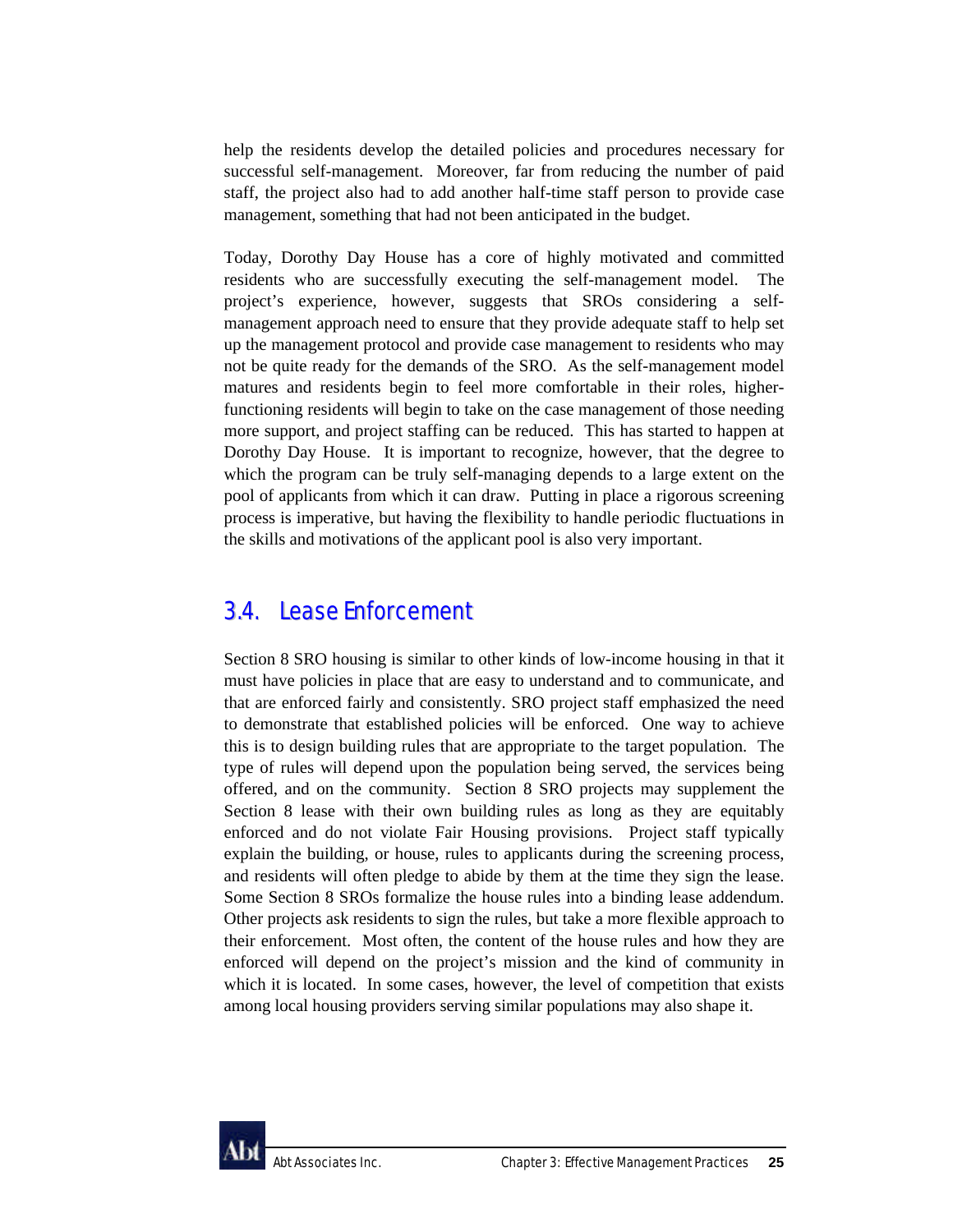The following examples illustrate the range of approaches that current Section 8 SRO projects have taken to developing house rules and lease enforcement:

Baltimore's MCVET SRO asks its residents to abide by a relatively stringent set of house rules that reflect the organization's mission and target population as well as the experience of the SRO over time. In the early stages of designing the SRO's management approach, MCVET staff had the opportunity to interview a former staff member from a nearby SRO project that had not been successful. From this interview, they gained practical insight into what worked and what did not, which they could use as a check on the rules they had derived from the mission. MCVET then set up a meeting with representatives from the local HUD Field Office and the Housing Authority of Baltimore City (HABC), and with other interested parties. At this meeting, MCVET established a limited agreement with HUD and HABC to formalize the house rules into a lease addendum that is legally binding and allows MCVET to evict problem tenants without consulting HABC. MCVET's rules are relatively strict – emphasizing sobriety, non-violence, and a commitment to selfimprovement – but are comprehensible and acceptable to the veteran population that the project serves. The key to developing effective house rules, MCVET staff suggest, is striking a balance between allowing residents to live independently and making sure that the SRO maintains high property management standards. Although MCVET's house rules are a formal addendum to the Section 8 lease, they are also considered an evolving document, changing as the needs of the residents and the organization change.

Staff at the Bergen Street SRO in Brooklyn noted that, while it is very important to have house rules in place, it can sometimes be quite difficult to enforce them. Furthermore, it is "almost impossible" to evict from their facility due to the psychiatric issues of the clients. This SRO project has developed house rules that the clients must sign, including attesting to six months of sobriety before entering. Given the difficulty that they have with evictions, violations of the house rules are handled on a case-by-case basis, and usually result in restrictions such as limited access to activities or trips, or a more restricted guest policy.



The Jericho Project in New York City has developed a Program Manual for its Loring Place SRO that discusses the house rules.

These rules are no longer as strict as they once were because Jericho's tenants now have more housing options than they used to and may choose to move to a less restrictive environment. Lease violations at Jericho properties are handled on a case-by-case basis, with the involvement of a case manager.

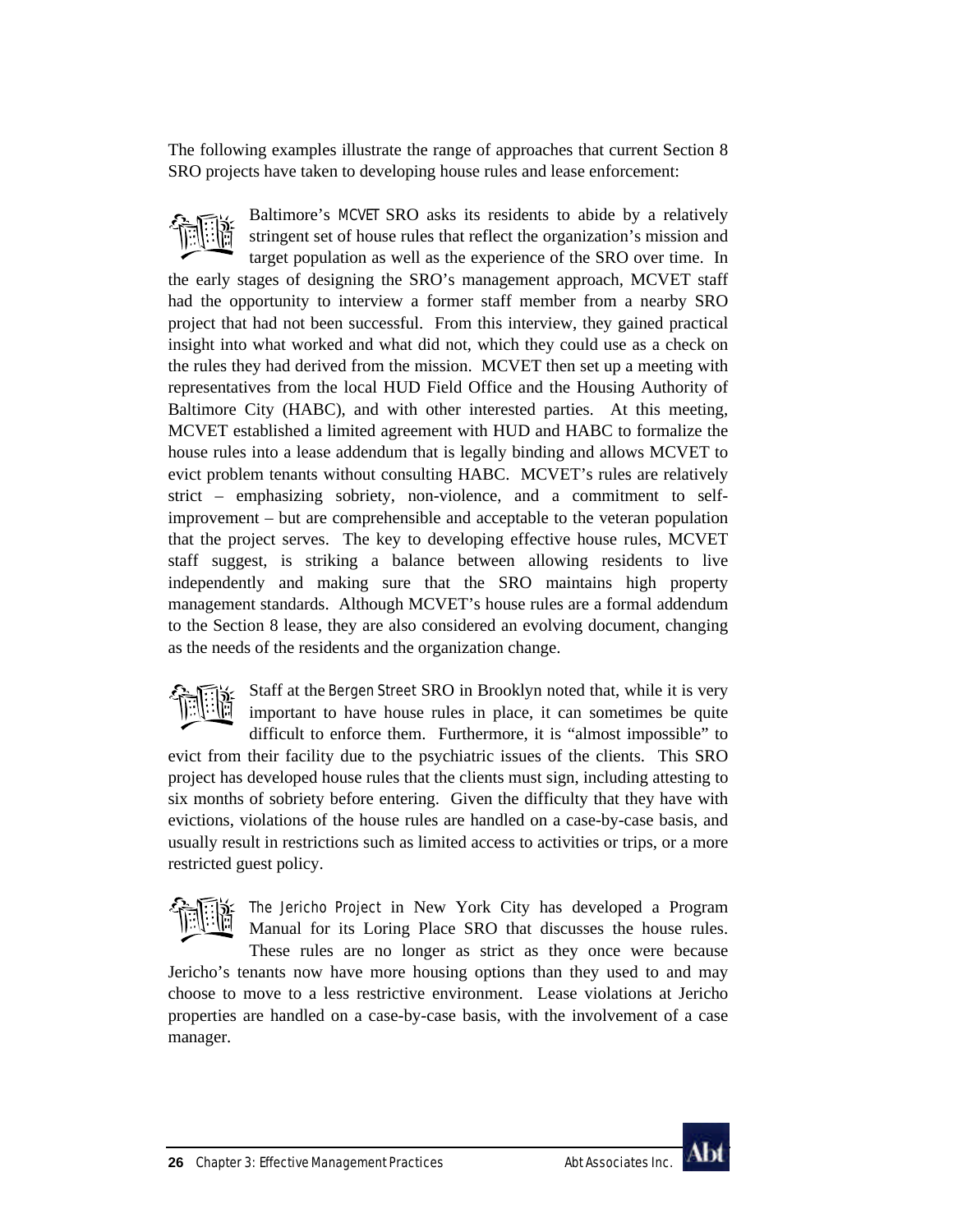

Both the Union Hotel in Seattle and the Rose Hotel in San Francisco adhere to a *harm reduction model* that does not require that residents be completely clean and sober before entering the program. Project staff for these two SROs firmly believe that a clean and sober model is ineffective as it results in frequent evictions. In the harm reduction model, supportive services staff work with residents to foster continuous individual improvement. In both cases, project turnover is low and evictions very rare. If residents are not able to work with case management to resolve the issues making them unsuitable for the SRO, they typically leave of their own volition with a referral to a different type of facility that can better serve their needs.

## 3.5. Supportive Services

As one developer contends, the fact that the Section 8 SRO subsidy is targeted to homeless persons begs the need for supportive services in order to operate the property responsibly. While there is some debate as to whether individuals living in permanent housing ought to be case managed, many Section 8 SRO project operators recognize the need to offer some level of supportive services to their residents. The Section 8 rental subsidy, however, may not be used to cover the costs of providing supportive services or any other non-housing costs. Section 8 SRO projects therefore need to raise additional resources to cover services, which they typically do through a combination of public funds, private grants, and donations. In some places, typically the larger cities, state or local housing funds may be available to assist SRO projects in providing supportive services to their residents. For example, New York City's Department of Homeless Services offers an "SRO operating subsidy" to cover some supportive services in SRO projects. The Illinois Department Human Services also manages a reserve fund that can be used to subsidize supportive services in SROs. For most SRO operators, however, particularly those operating smaller scale projects, securing funding for supportive services poses a significant challenge.

Sponsors of Section 8 SRO projects typically follow one of two approaches to providing supportive services based on their experience and staff capacity. Organizations that have established a very strong record of accomplishment as supportive housing developers typically choose to provide supportive services themselves. Most of the case studies presented in this brochure fall into this category. By contrast, organizations that have little experience in managing supportive housing and do not have the staff capacity to provide services inhouse often elect to subcontract their supportive services to an experienced service provider.

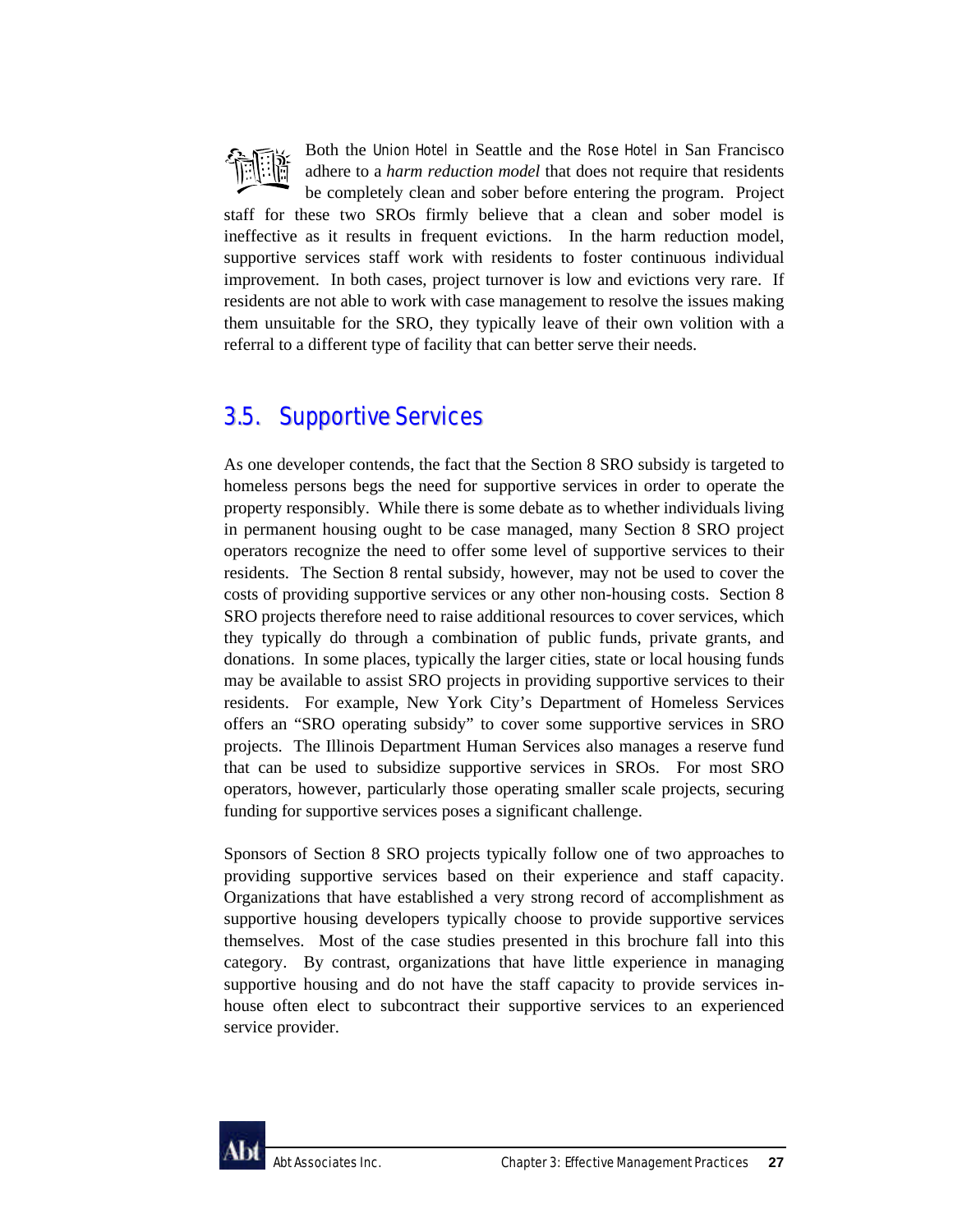It must be acknowledged that there is a tremendous learning curve for organizations that are contemplating developing supportive housing for the first time. The client population is very demanding and the clinical and supportive service needs very costly. Organizations that choose to provide supportive services in-house must have a clear understanding of the various supportive service models, performance benchmarks, and client outcomes that are recognized by the human service community. Such organizations will also need to familiarize themselves on a variety of topics related to the blending of housing and supportive services for homeless individuals.

By the same token, organizations that opt to subcontract their supportive services program need to establish sound procurement practices and negotiate contracts with their vendors that hold the vendors accountable for the services performed. It is also important that sponsor organizations set clear performance expectations for their vendors. By establishing a detailed and objective set of performance goals, the sponsor will be able to determine the quality of the services performed. If the vendor does not meet the performance goals, the sponsor can elect to terminate the contract.

#### Two Models of Supportive Service Delivery

Services Provided by Sponsor

- $\bullet$  Typically chosen by organizations with a strong track record in supportive housing development and management.
- Project staff should be familiar with social service models and benchmarks and with the blended management approach.
- $\bullet$  Services are typically provided on site.

Services Provided by an Outside Vendor

- $\bullet$  Typically chosen by organizations with limited supportive housing experience and/or limited staff capacity.
- Project staff need to set clear expectations for the vendors and hold them accountable. If the vendor does not meet the performance goals, the sponsor may terminate the contract.
- $\bullet$  Services may be provided on or off site, depending on the arrangement with the vendor.

In addition to how services will be provided, another issue that prospective project sponsors need to address is whether participation in services will be mandatory for SRO residents. While most projects will want to encourage residents to take advantage of whatever services are offered, whether or not these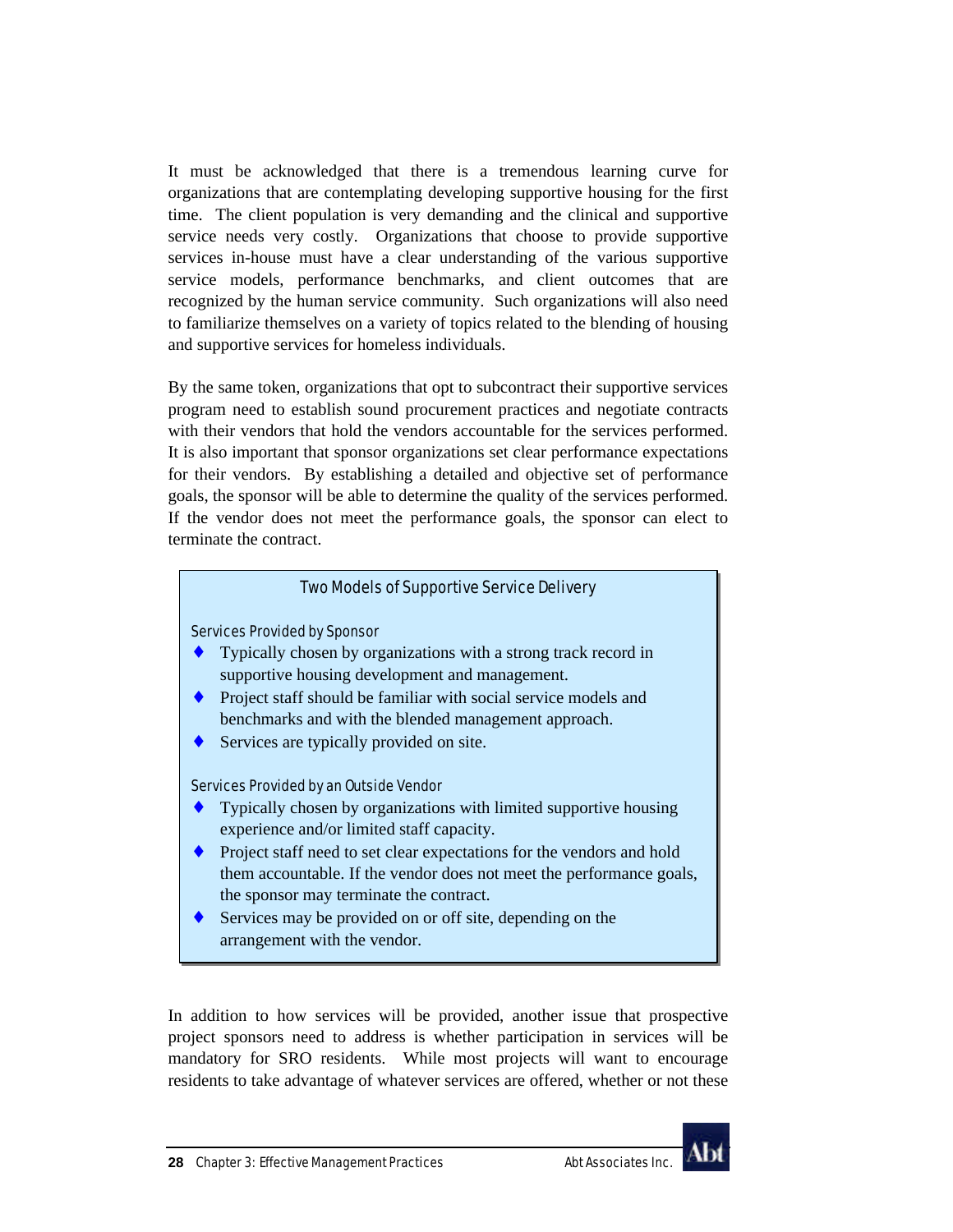services are mandatory or voluntary will often depend on the extent to which the organization sees service delivery (versus housing) as its primary mission.

The following examples illustrate the varied approaches that Section 8 SRO projects have taken to providing supportive services:

Mercy Housing California, project sponsor of the Rose Hotel in San Francisco, asserts that they might not have taken on the rehabilitation project without the strong social services component that was proposed. The Rose Hotel benefited from being a demonstration site in the Health and Housing Integrated Services Network (HHISN) demonstration funded by the Corporation for Supportive Housing (CSH). Through this demonstration program, CSH developed a supportive services model and conducted fundraising to support the delivery of these services. In turn, the Rose Hotel partnered with a community agency to coordinate and partially staff the supportive services component at the Rose Hotel. A second agency provides additional clinical staff for on-site mental health services.



New York City's Department of Homeless Services' SRO operating subsidy allows The Jericho Project to fund two case managers at its Section 8 SRO sites in the Bronx. Based on its history and

experience managing Section 8 SRO projects, The Jericho Project believes that providing adequate supportive services on-site is key to project success. Therefore, they try to supplement the City operating subsidy with private funds and other grants in order to provide more comprehensive services. The number of supportive services staff that Jericho is able to provide at its SRO projects is primarily dependent on the amount of funding that it is able to generate.



Central City Concern, the sponsor for Portland's Rose Wood Apartments, also places great importance on the social services component of Section 8 SRO projects. As a condition of entry, Rose Wood residents must have an ongoing, verifiable program of recovery from substance abuse and a relationship with an HIV/AIDS service provider. Services offered on-site include peer support, weekly recovery meetings, and HIV support/education groups. Peer support consists of two on-site "concierge" positions that provide referrals during the evening and weekend hours. During the week, Central City Concern staff offer referral services through their Tenant Assistance Program. In addition, the County Health Department provides health education and the Workforce Program assists with employment. Sponsor staff emphasized that the project's clean and sober model, where ongoing participation in support services is strongly encouraged, is essential for its success, particularly with a population living with HIV/AIDS.

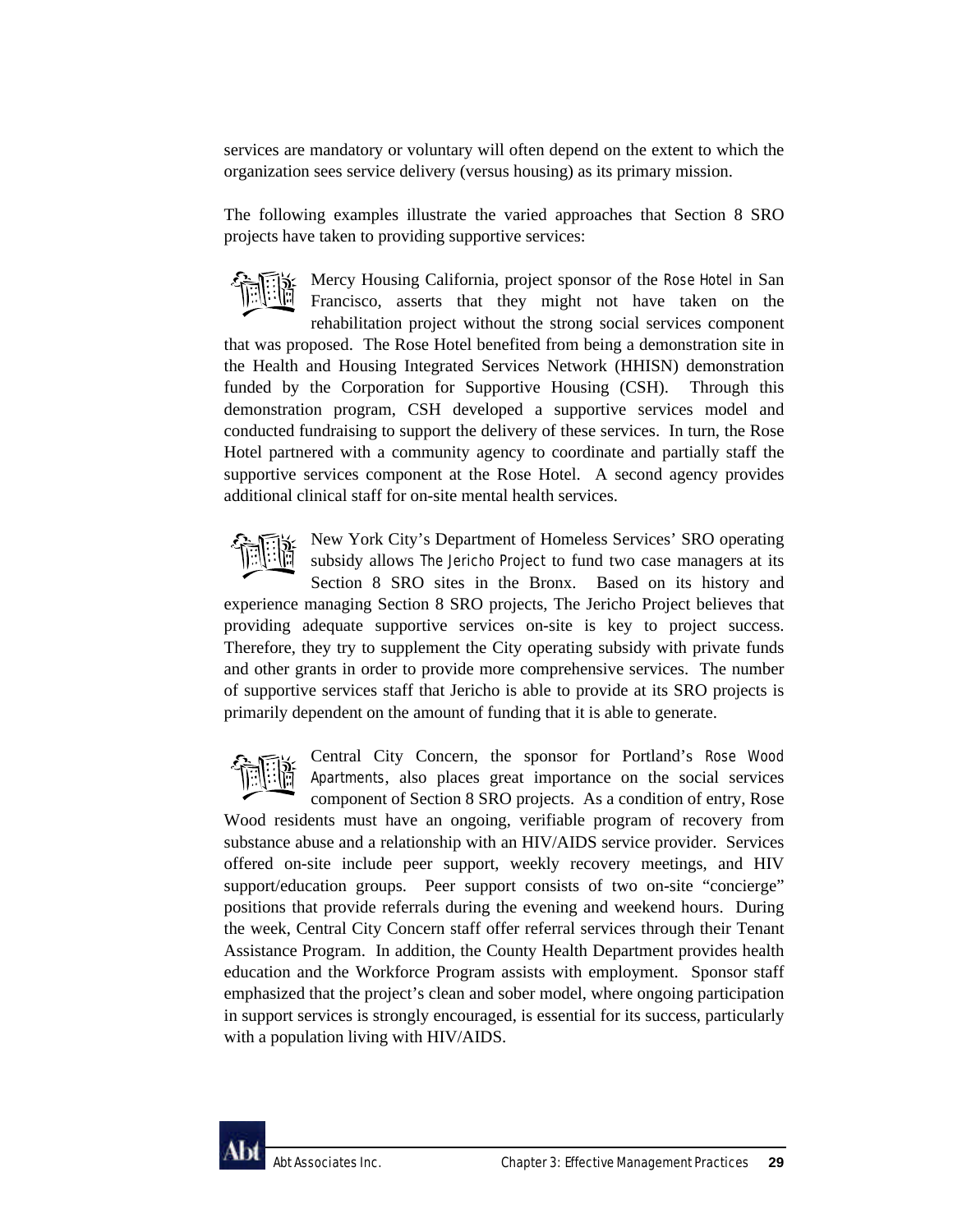At Baltimore's MCVET SRO, where most of the residents have already come through the organizations emergency shelter and transitional housing programs, some level of service participation is expected, but SRO residents are given more independence than in other MCVET programs. Prior to entering the SRO, most residents have already developed an individual service plan with case management staff, and they are expected to follow this plan in the SRO. Once they have reached a level of income and selfsufficiency that makes them suitable for other forms of permanent housing, residents work with a discharge planner to achieve their goals. Sometimes, the resident will wish to move into a larger (non-SRO) apartment, and the discharge planner can help him or her obtain a regular Section 8 voucher to subsidize the rent. Once an individual moves out of the SRO, MCVET's follow-up counselor checks in with them at 30-day, 90-day, six-month, and one-year intervals to ensure that they are continuing to make progress toward their goals and that they are receiving additional support services as necessary.

At Bergen Street HDFC in Brooklyn, New York, supportive services are voluntary, but well utilized. Two of the most popular services are medication monitoring and money management assistance. The project also offers case management to SRO residents to assist with further social service referrals and securing benefits. During the week, the SRO also provides lunch and dinner to residents for a modest fee. Regular resident activities include bingo, movies, exercise class, cooking class, computer class, and periodic off-site trips. Bergen Street service staff include a Director of Social Services, a social work supervisor, four case managers, and a Licensed Practical Nurse. Property management staff include a property management supervisor, porter, cook, and administrative assistant. The director of this facility believes that a client to staff ratio of 15 to 1 is appropriate for its target population of individuals suffering from chronic mental illness.

# 3.6. Working Effectively with the Housing Authority

Developing a good working relationship with the public housing authority (PHA) is essential to effectively operating a Section 8 SRO project. Project sponsors generally rely on the PHA to administer the rental assistance contract, to conduct Physical Conditions Standards (PCS) inspections, and to certify tenant eligibility. Experienced Section 8 SRO operators recognize the benefits of forging ties with the PHA's Executive Director and Section 8 Director. From these connections, the sponsor can develop a commitment on the part of the housing authority to respond to the needs of the SRO program. In turn, the sponsor commits to manage the project site effectively.

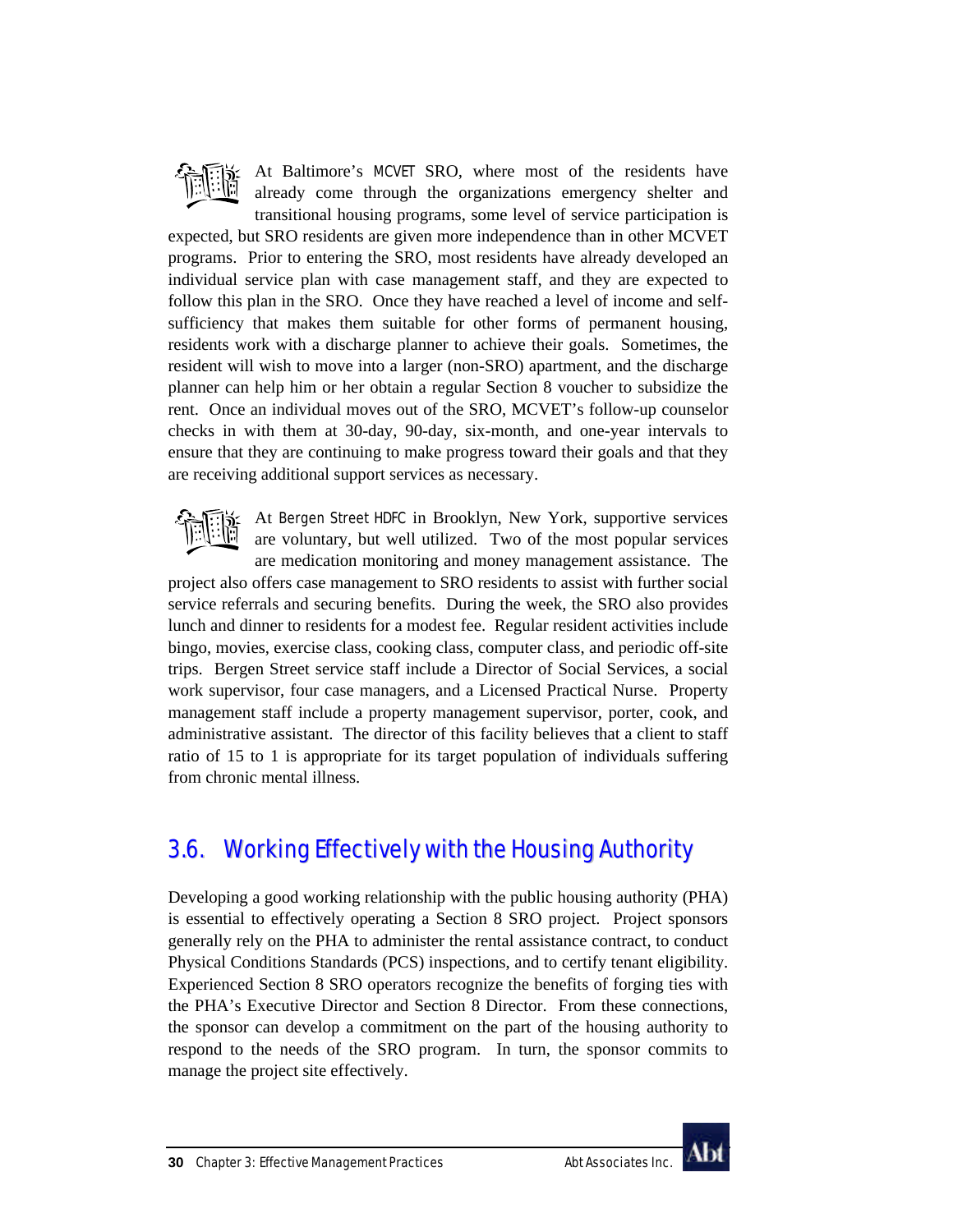It is important to note that the nature of this relationship, and the specific responsibilities of each side, can vary from project to project. While some PHAs continue to perform the initial Section 8 eligibility screening, others entrust the task to the SRO project sponsors. In fact, a number of PHAs have trained SRO property managers to do the preliminary Section 8 paperwork, and the housing authority simply conducts file reviews to ensure that they have been done correctly.

The relationship between the SRO sponsor and the housing authority has implications beyond tenant screening. For example, a common complaint among Section 8 SRO sponsors is the length of time it takes to get PCS inspections done, and the frequency with which they fail due to items they consider to be "cosmetic." Some sponsors attribute these delays and failing marks to a basic lack of awareness of the Section 8 SRO program among housing inspection staff, and have sought to remedy this through the provision of training and the development of more personal relationships with individual housing authority staff.

Creating an Effective Partnership with the PHA

Screening: As a first step, set up a process whereby you do the initial screening for clients and pass the preliminary paperwork along to the housing authority.

Eligibility and Recertification: Once you have established a relationship, arrange for project staff to be trained to do the initial paperwork involved in intake and recertification work. The PHA can then conduct a file review to ensure compliance.

PCS: If possible, set up a process whereby specific members of the PHA's inspection team are assigned to inspect the SRO units. They may then benefit from specialized training or guidance on SRO inspections.

The following examples illustrate the kinds of arrangements that current Section 8 SRO operators have made with their PHAs to ensure that the relationship works smoothly and benefits both sides:



At Chicago's Lakefront SRO, property management staff established a memorandum of understanding (MOU) with the housing authority to allow the site to do intake and initial certification of prospective

tenants, and forward copies of all files to the housing authority. In addition, the SRO sent monthly Housing Assistance Payment invoices to the housing authority, which were checked against the individual tenant files. The housing authority visited the site quarterly to review and audit the tenant files. While this arrangement is no longer in place, the SRO retains a point person at each site to work directly with the housing authority.

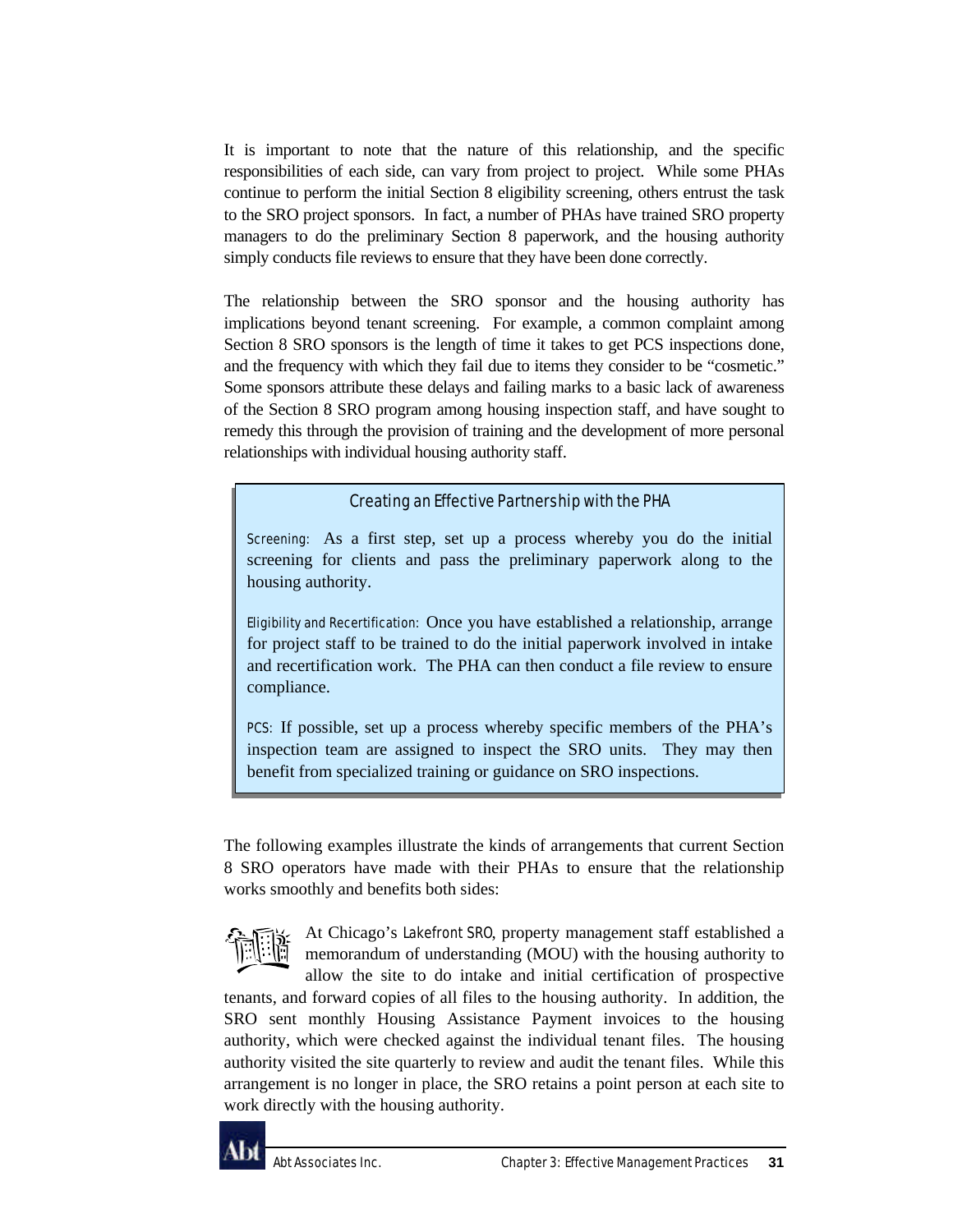

Staff at the Rose Wood Apartments in Portland, Oregon, have established a good relationship with the local housing authority that

allows them to manage the waiting list, conduct preliminary screening of prospective tenants, and prepare prospective tenant files that can be quickly reviewed. This information is then passed on to the housing authority for final certification of eligibility. The Union Hotel in Seattle and Century Place Development Corporation in Chicago employ a similar process.



In New York City, the Department of Housing Preservation and Development serves as HUD's grantee for the Section 8 SRO

program. They consider their role with project sponsors to be that of a trainer. At the beginning of the SRO development process, HPD works closely with the sponsor to explain the tenant screening and documentation requirements. The sponsor is then responsible for gathering all the relevant information, and presenting it to HPD for review.

In Portland, Central City Concern (operator of the Rose Wood Apartments) met with the housing authority's Section 8 Director to set up protocols whereby specific inspectors are assigned to inspect the SRO units. These inspectors then learn about the SRO program in more detail and can communicate more effectively with property managers to avoid unnecessary failures. Central City Concern took this partnership with the housing authority one step further and included them on various committees to design protocols and to establish rules.

A SRO sponsor may also identify other operational areas that could benefit from improved communication and/or training – for example, the relationship between the prospective tenant and the housing authority. In implementing their SRO project, Lakefront in Chicago learned that routine screening questions posed by the housing authority sometimes triggered issues or negative reactions among homeless clients (prospective tenants). In response, they offered to provide training to housing authority staff on how to more effectively interact with homeless clients. Likewise, the sponsor also works directly with prospective tenants to prepare them for the regular payment of rent and their relationship with the housing authority.

The bottom line is that project sponsors *need to cooperate* with the housing authority, and developing a collaborative partnership can yield important benefits. As one housing developer put it, there is an "essential marriage" between Section 8 SRO operators and the PHAs that administer the rental assistance.

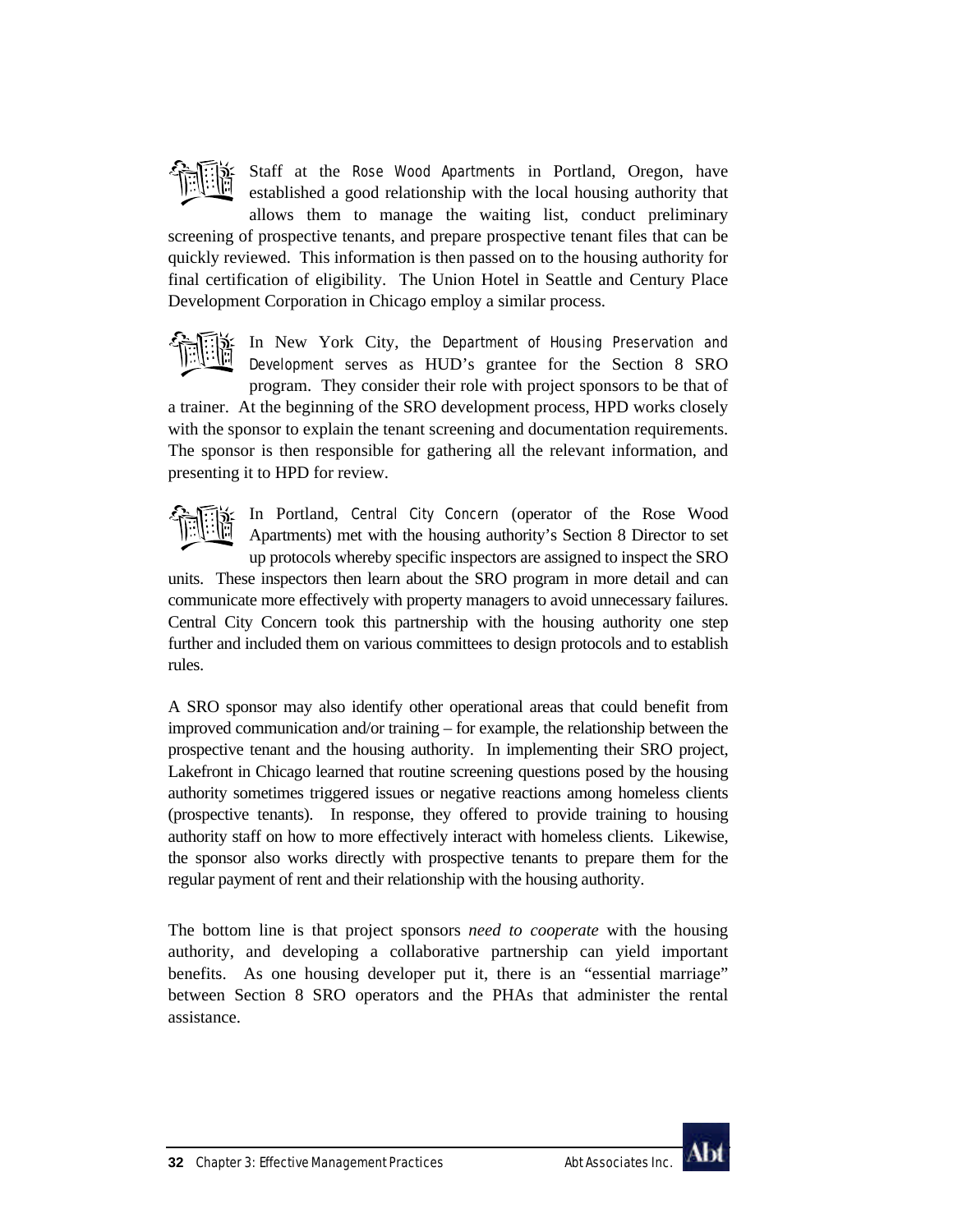# Resources and Contacts

# HUD Publications

CFR Title 24, Volume 4, Part 882, Subpart H – Section 8 Moderate Rehabilitation Program for Single Room Occupancy Dwellings for Homeless Individuals, available via GPO Access at www.access.gpo.gov (Cite: 24CFR882).

> of Housing and Urban Development, Office of Community and Development, *Understanding the Section 8 Moderate Rehabilitation Single Room Occupancy Program*, April 1998, available www.hud.gov/cpd/sroptoc.html.

AIDS Housing of Washington, Seattle WA, *Placemakers: A Guide to Developing Housing for Homeless People*, Presentations and Materials from the U.S. Department of Housing and Urban Development's Regional Conferences on Housing for Homeless People, February through April 2000.

### Other Useful Resources

- Central City Concern, *SRO Management Handbook*, available from Central City Concern, Portland, OR, 503-226-7387.
- Church, Bill, Sam Galbreath, and Andy Raubeson, *Single Room Occupancy Development Handbook* (April 1985), available from Central City Concern, Portland, OR, 503-226-7387.
- Parkhill, Paul, *Vocationalizing the Home Front: Promising Practices in Place-Based Employment*, available from the Corporation for Supportive Housing or can be downloaded electronically from www.csh.org.
- Proscio, Tony, *Developing and Managing Supportive Housing*, available from the Corporation for Supportive Housing or can be downloaded electronically from www.csh.org.
- Proscio, Tony, *Providing Services in Supportive Housing*, available from the Corporation for Supportive Housing or can be downloaded electronically from www.csh.org.